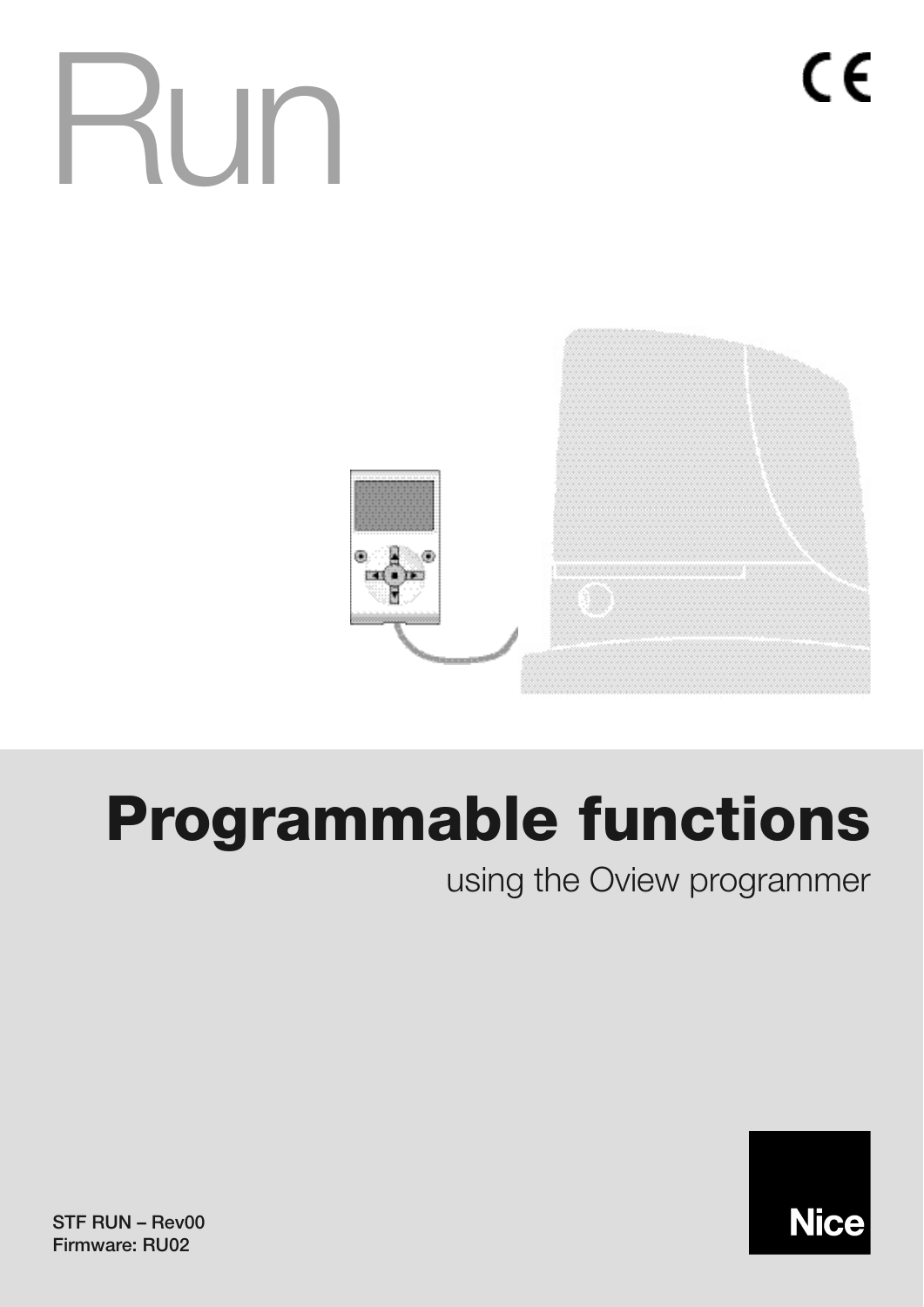# **COMMON FUNCTIONS**

#### **name**

This parameter enables the user to assign the automation with a name other than the original, to facilitate identification (e.g. northern gate").

A name comprising maximum 24 characters, including spaces, is admitted.

#### **series**

This parameter can be set with a value from 0 to 63; the factory setting is "0".

The series is a number that has to be assigned to each gearmotor, receiver or other device potentially connectable on a BusT4 network, to define its "classification area". Subsequently, when using automations in a complex system, all devices with the same series number can be controlled simultaneously.

#### **address**

This parameter can be set with a value from 1 to 128; the factory setting is "2" for Receivers and 3 for Control Units. The address is a number that has to be assigned to each gearmotor, receiver or other device potentially connectable on a BusT4 network, to distinguish it from other devices in a **series**. Therefore all devices within a series must have a different address from one another.

#### **group**

This parameter can be set with a value from 1 to 14, or "None"; the factory setting is "None".

The function enables the user to assign a number to a device to be controlled (for example a gearmotor or other device potentially connectable to a BusT4 network), which enables this device to belong to a specific "command group".

Several devices, also if belonging to different **series**, can form part of the same group. Up to 14 groups of devices can be created and, in particular, the same device may be inserted in 4 different groups.

In a device network, use of this function enables:

**-** simultaneous control of different devices inserted in a **group**, even if some of these belong to different **series**;

**-** use of a single receiver, installed in one of the devices belonging to the group, to control all the devices belonging to this group.

#### **firmware version** *(not modifiable)*

This function enables the display of the version of the firmware present in a device.

#### **hardware version** *(not modifiable)*

This function enables the display of the version of the hardware present in a device.

#### **serial number** *(not modifiable)*

This function enables the display of the serial number identifying a specific device. This number is different for each device, even if of the same model.

#### **password management**

This function is useful to restrict access by unauthorised personnel to all or some of the programming functions of a device. If a device is password protected, the user must perform the "log in" procedure to proceed with a programming session, followed by the "log out" procedure on completion of the programming procedure. *Note – the "log out" procedure enables the user to prevent access by unauthorised personnel, by re-activating the existing password.* **Caution!** – *When programming the password on several devices (for example in Oview, the Control unit, Receiver etc.), we recommend using the same password for all devices including Oview. This will avoid the need to repeat the login procedure each time the device is changed during use of Oview and the connected Software.*

Two types of password can be programmed on the devices (including Oview).

- the **user password**, comprising maximum 6 alphanumeric characters. **Caution!** Do not use uppercase letters.
- the **installer password**, comprising maximum 6 alphanumeric characters. **Caution!** Do not use uppercase letters.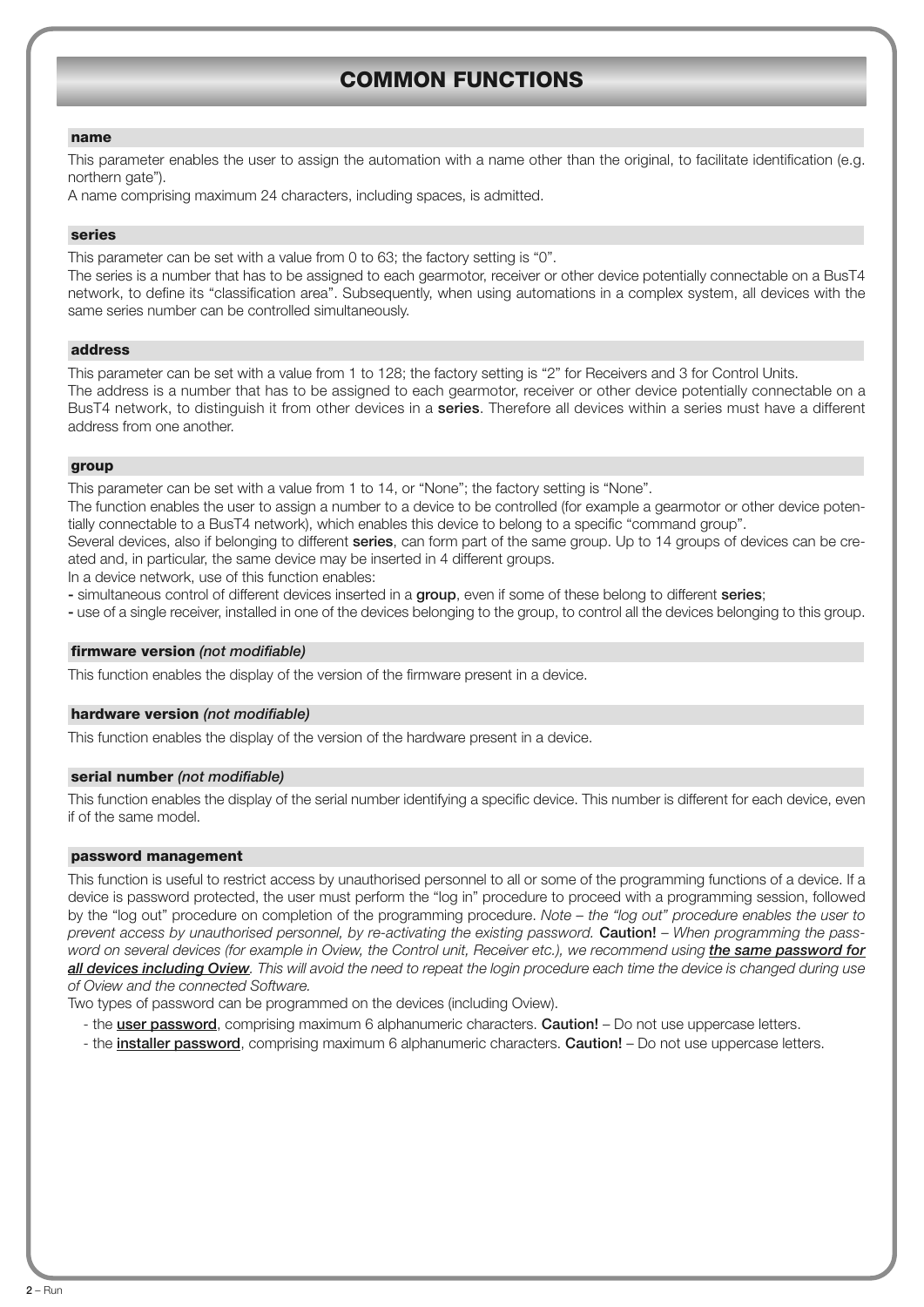# **CONTROL UNIT FUNCTIONS**

# **Installation**

#### **bluebus search**

This function enables start-up of the procedure for learning the devices connected to the Bluebus input and the HALT input of the control unit of an automation. **Important** – To activate the device search, press "Start".

#### **position search**

This function enables the measurement of the distance between the Closing limit position and Opening limit position (length of the gate leaf). This measurement is used by the control unit to censure the precise calculation of the points (positions) at which the gate leaf must start to decelerate during a manoeuvre and to determine the partial opening positions. To activate the position search, press "**Start**".

#### **positions**

#### • **maximum opening**

This function enables the display of the Opening limit position, after the relative learning procedure has been completed.

#### • **deceleration on opening**

This function is expressed in metres. This enables programming of the precise point (position) at which the gate should start decelerating before reaching the limit switch at the end of the Opening manoeuvre. After programming the required point, press "**OK**" to save the value.

#### • **partial open 1**

This function is expressed in metres. During the opening manoeuvre this enables programming of the precise point (position) at which the gate stops travel (partial open). After programming the required point, press "**OK**" to save the value.

#### • **partial open 2**

This function is expressed in metres. During the opening manoeuvre this enables programming of the precise point (position) at which the gate stops travel (partial open). After programming the required point, press "**OK**" to save the value.

#### • **partial open 3**

This function is expressed in metres. During the opening manoeuvre this enables programming of the precise point (position) at which the gate stops travel (partial open). After programming the required point, press "**OK**" to save the value.

#### • **deceleration on closing**

This function is expressed in metres. This enables programming of the precise point (position) at which the gate should start decelerating before reaching the limit switch at the end of the Closing manoeuvre. After programming the required point, press "**OK**" to save the value.

#### **data deletion**

This function enables the user to delete the configuration of a control unit and the relative stored data, selecting items from a series. These items are:

❏ **positions** – enables deletion of all memorised positions;

❏ **bluebus devices** – enables deletion of the configuration of the Bluebus devices and the HALT input;

❏ **function values** – enables deletion of all values and settings of functions envisaged on the control unit;

❏ **all** – enables the deletion of all data in the Control unit memory excluding the reserved parameters: series, address, hardware version, software version, serial number.

# **Basic parameters**

#### **automatic closure**

This parameter type is ON/OFF; the factory setting is "OFF". This function enables the activation of automatic closure at the end of an opening manoeuvre in the control unit of the automation. If the function is active (ON) the automatic closure manoeuvre starts at the end of the wait time programmed in the function "pause time".

If the function is not active (OFF) the Control unit operation mode is "semiautomatic".

#### **pause time**

This parameter is expressed in seconds and can be set with a value from 0 to 250 sec.; the factory setting is 30 sec. This function enables programming on the Control unit of the required wait time which must pass between the end of an Opening manoeuvre and the start of a Closing manoeuvre. **IMPORTANT** – This function is only enabled if the "automatic closure" function is active.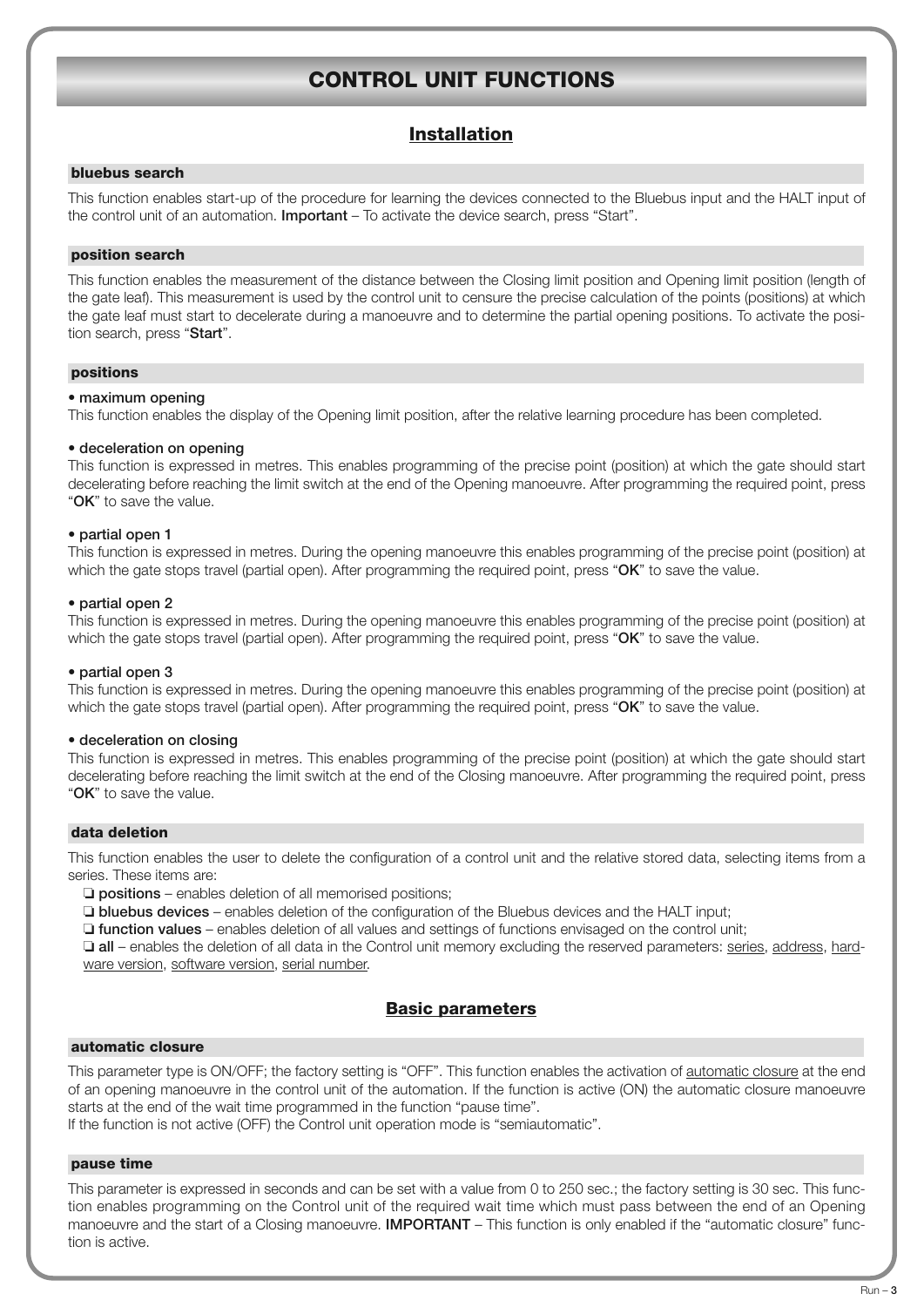#### **reclose after photo**

#### • **active**

This parameter type is ON/OFF; the factory setting is "OFF". The function enables the automation to remain in the Opening position only for the time required for vehicle or person transit. When this interval elapses the Automatic Closure manoeuvre is activated automatically, which in turn is started after a time as set in the function "wait time". **Important** – When the function is active (ON), operation varies according to the parameter set in the function "Automatic closure":

◆ with the function "Automatic closure" **active** (ON), the Opening manoeuvre is stopped immediately after disengagement of the photocells and, after the wait time set in "wait time", the automation starts up the Closure manoeuvre.

◆ with the function "Automatic closure" **not active** (OFF), the automation completes the entire Opening manoeuvre (even if the photocells are disengaged beforehand) and, after the wait time set in "wait time", the automation starts up the Closure manoeuvre.

**Caution!** – The function "reclose after photo" is disabled automatically if Stop command is sent during the manoeuvre in progress, to stop the manoeuvre.

#### • **mode**

This parameter is factory set on the mode "open until disengage" The function has 2 operating modes:

❏ *open all – when this mode is enabled, if the safety devices (photocells) are activated during a Closure manoeuvre, the automation starts to perform a complete Opening manoeuvre. On the other hand, if the safety devices are disengaged, the automation starts up the automatic closure manoeuvre after the wait time as programmed in the function "closure delay time" has elapsed.*

❏ *open until disengage – when this mode is enabled, if the safety devices (photocells) are activated during a Closure manoeuvre, the automation starts to perform an Opening manoeuvre, which proceeds until the photocells are disengaged. At this point the manoeuvre is shut down and the automation starts the closure manoeuvre after the wait time as programmed in the function "closure delay time" has elapsed. Note – If the "Automatic closure" function is not active, the Control unit switches to "open all" mode.*

#### • **wait time**

This parameter is expressed in seconds and can be set with a value from 0 to 250 sec.; the factory setting is 5 sec. This function enables programming on the Control unit of the required wait time to pass between the end of an Opening manoeuvre and the start of a Closing manoeuvre.

#### **always close**

#### • **active**

This parameter type is ON/OFF; the factory setting is "OFF". This function is useful in the event of a power failure, even brief. In fact, during an Opening manoeuvre if the automation shuts down due to a power failure and the function **is active** (ON), the Closure manoeuvre is performed normally when the electrical power is restored. On the contrary, if the function **is not active** (OFF), the automation remains stationary when the power is restored. *Note – For reasons of safety, when the function is active, the Closure manoeuvre is preceded by a wait time as programmed in the function "pre-flash time".*

#### • **mode**

This parameter is factory set on the mode "always close" The function has 2 operating modes:

❏ *standard – For this mode, refer to the function "active" under the item "always close";*

❏ *save automatic closure – When this mode is activated, there are two possible results after a power failure: a) execution of automatic closure, observing the time as programmed in the function "pre-flash time", if the timeout interval of this time was in progress at the time of the power failure; b) execution of closure manoeuvre if automatic closure was in progress at the time of the power failure and the manoeuvre had not been completed. Note – If the automatic closure manoeuvre was cancelled before the power failure (for example, by sending the Halt command), the Closure manoeuvre is not performed when the power is restored.*

#### • **wait time**

This parameter is expressed in seconds and can be set with a value from 0 to 20 sec.; the factory setting is 5 sec. This function enables programming on the Control unit of the required wait time to pass between the end of an Opening manoeuvre and the start of a Closing manoeuvre.

#### **sensitivity management**

#### • **obstacle detection**

This parameter can be assigned with a value from 1 to 8; the factory setting is 3. This function enables adjustment of the level of sensitivity of control unit obstacle detection (gusts of wind, a vehicle, a person, etc.). If a high value is set, the control unit tends to detect even the smallest of obstacles; therefore it is recommended to set this parameter with a medium value to avoid pointless interventions of the safety systems during execution of a manoeuvre.

#### **force management**

#### • **mode**

The function enables the selection of the mode with which the force can be set, to be absorbed by an automation motor. There are two modes: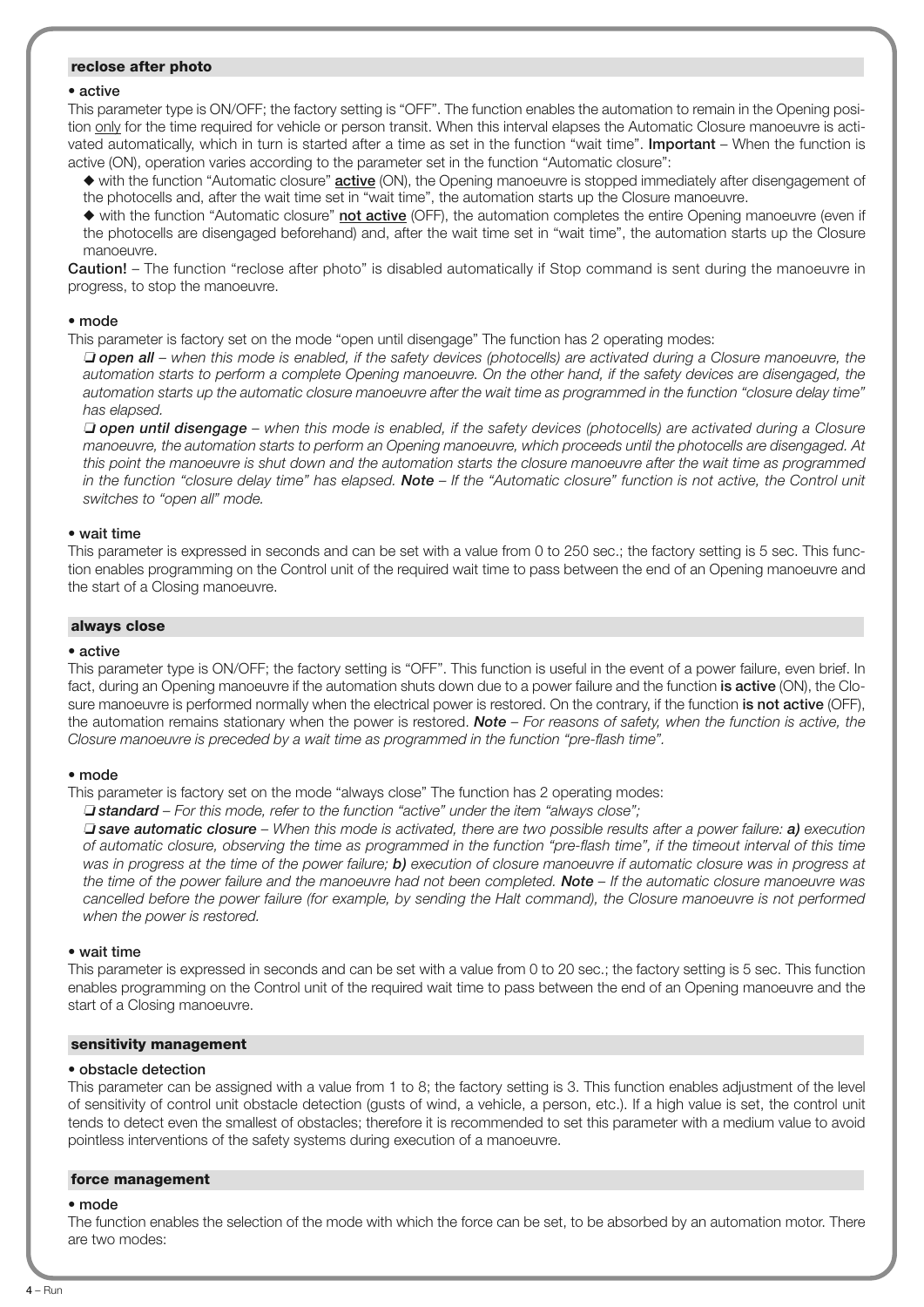❏ *Manual – This mode enables manual adjustment of the various parameters controlling the force absorbed of the motor.* ❏ *Automatic – In this mode the force absorbed by the motor is controlled automatically and depends on the values programmed respectively in the functions "automatic minimum level" and "automatic maximum level".*

#### • **manual force level**

This parameter can be set with a value from 10% to 100%; the factory setting is 100%. The function enables control of the force absorbed by the motor during execution of a manoeuvre.

#### • **automatic minimum level**

This parameter can be set with a value from 10% to 100%; the factory setting is 10%. The parameter enables entry of the minimum force level absorbed by the motor and acts on the motor only if the "mode" function is set to "automatic".

#### • **automatic maximum level**

This parameter can be set with a value from 10% to 100%; the factory setting is 100%. The parameter enables entry of the maximum force level absorbed by the motor and acts on the motor only if the "mode" function is set to "automatic".

#### • **minimum deceleration level**

This parameter can be set with a value from 10% to 100%; the factory setting is 10%. The function enables entry of the minimum force level absorbed by the motor during a manoeuvre deceleration phase.

#### • **maximum deceleration level**

This parameter can be set with a value from 10% to 100%; the factory setting is 100%. The function enables entry of the maximum force level absorbed by the motor during a manoeuvre deceleration phase.

#### **start-up**

#### • **active**

This parameter type is ON/OFF; the factory setting is "OFF". When this function is set to "ON", the values attributed to the functions associated with motor force and speed give the motor more power during the initial phase of a manoeuvre. This function is useful in the presence of static friction (for example, snow or ice which obstruct the automation). **Note** – If the function is not active (OFF) the Opening or Closing manoeuvre starts with a gradual acceleration.

#### • **start-up time**

This parameter is expressed in seconds and can be set with a value from 0.5 to 5 seconds; the factory setting is 2 seconds. The function enables programming of the duration of initial motor start-up. **Important** – The function is only effective if the "start-up" function is enabled (ON).

#### **deceleration**

This parameter type is ON/OFF; the factory setting is "OFF". When this function is set to "ON" it enables activation of a "deceleration phase" towards the end of an Opening or Closing manoeuvre. The deceleration speed corresponds to approx. 60% of the nominal speed.

#### **preflash**

#### • **active**

This parameter type is ON/OFF; the factory setting is "OFF". When this function is set to "ON" it enables the activation of a flashing time, which passes between activation of the flashing light and the start of an Opening or Closing manoeuvre. This time is adjustable and useful to for an advance indication of a hazardous situation. **Important** – When this function is not active (OFF), the flashing light is switched on at the same time as the start of the manoeuvre.

#### • **time in opening**

This parameter is expressed in seconds and can be set with a value from 0 to 10 seconds; the factory setting is 3 seconds. The function enables programming of the flashing time which indicates the imminent start of an Opening manoeuvre and is associated with the "preflash" function.

#### • **time in closing**

This parameter is expressed in seconds and can be set with a value from 0 to 10 seconds; the factory setting is 3 seconds. The function enables programming of the flashing time which indicates the imminent start of a Closing manoeuvre and is associated with the "preflash" function.

#### **stand-by**

#### • **active**

This parameter type is ON/OFF; the factory setting is "OFF". When this function is set to "ON", automation power consumption can be reduced.

#### • **mode**

The function has 3 operating modes: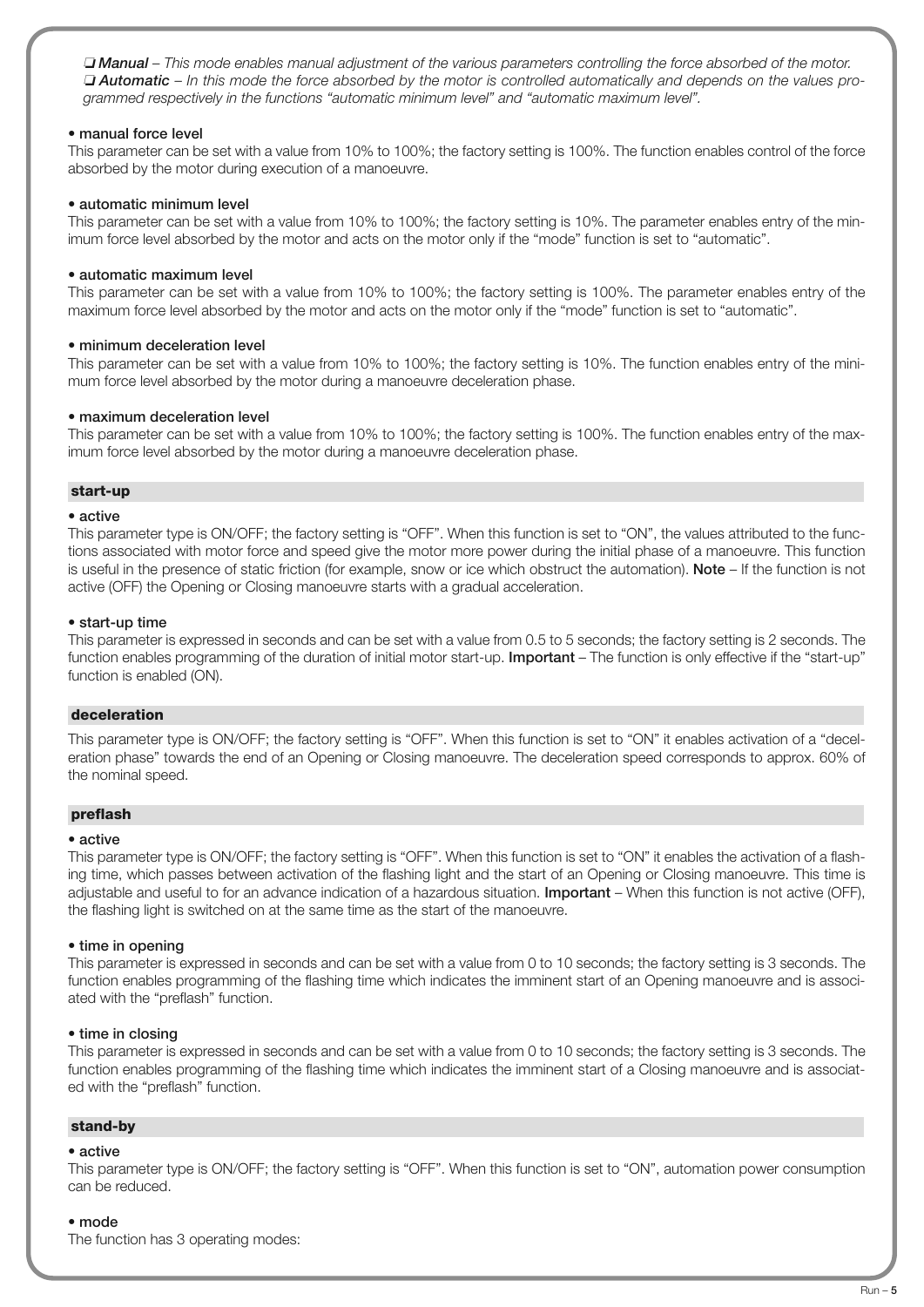❏ *safety – when this mode is set, at the end of a manoeuvre and when the standby time has elapsed (parameter programmable in the function "wait time"), the control unit switches off the transmitters of the Bluebus photocells and all leds, with the* exception of the Bluebus led, which flashes at a slower interval. **Note** – When the control unit receives a command, it auto*matically restores normal operation of the automation, and no longer in energy saving mode.*

❏ *bluebus – when this mode is set, at the end of a manoeuvre and when the standby time has elapsed, the control unit switches off the Bluebus output (devices) and all leds, with the exception of the Bluebus led, which flashes at a slower interval. Note – When the control unit receives a command, it automatically restores normal operation of the automation, and no longer in energy saving mode.*

#### • **wait time**

This parameter is expressed in seconds and can be set with a value from 0 to 250 seconds; the factory setting is 60 seconds. The function enables programming of the time which must pass between the end of a manoeuvre and the start of the "standby" function, if the latter is active (ON).

#### **automation block**

This parameter type is ON/OFF; the factory setting is "OFF". This function enables automation operation to be disabled, by setting the value to "ON". In this case no type of command is acknowledged or performed, with the exception of "High priority step-step", "Release", "Release and close" and "Release and open".

#### **key lock**

This parameter type is ON/OFF; the factory setting is "OFF". This function disables operation of the keys present on the control unit.

#### **motor heating**

This parameter type is ON/OFF; the factory setting is "OFF". The function enables activation of automatic motor heating when external temperatures fall below zero.

#### **slave mode**

This parameter type is ON/OFF; the factory setting is "OFF". In the case of two gearmotors which must operate in synchronised mode, each installed on one of the two leafs of a gate or door, one must operate as a Master and the other as a Slave. To use this configuration, **set the Master motor to "OFF" and the Slave motor to "ON"**.

# **Advanced parameters**

#### **INPUT configuration**

This item covers the commands available and associable with **inputs 1-2-3** present on the control unit of an automation.

The commands available for each input are described in **Table 1**; while the command categories and relative operating modes are described in **Tables 1a**, **1b**, **1c etc**. **Important – For correct operation of the control unit, the command programmed on an input must be associated with the corresponding command category and lastly the required operating mode.** For configure an input, proceed as follows:

**01.** In the section "Advanced parameters" select the item "input configuration" and then the input to be programmed. Select the required command and press "OK" to confirm the selection.

**02.** Then, again in "Advanced parameters", select "command configuration" and select the command category corresponding to the command selected previously in step 01. Then select the required operating mode.

#### There are three available inputs:

#### • **Input 1**

This function enables the programming of Input 1, assigning a command as required, from those listed in Table 1. Input 1 is factory set with the "step-step" command, with the command category "step-step" and the operating mode "open - stop close - open".

#### • **Input 2**

This function enables the programming of Input 2, assigning a command as required, from those listed in Table 1. Input 2 is factory set with the "open" command, with the command category "opening" and the operating mode "open - stop - open".

#### • **Input 3**

This function enables the programming of Input 3, assigning a command as required, from those listed in Table 1. Input 3 is factory set with the "close" command, with the command category "closing" and the operating mode "close - stop - close".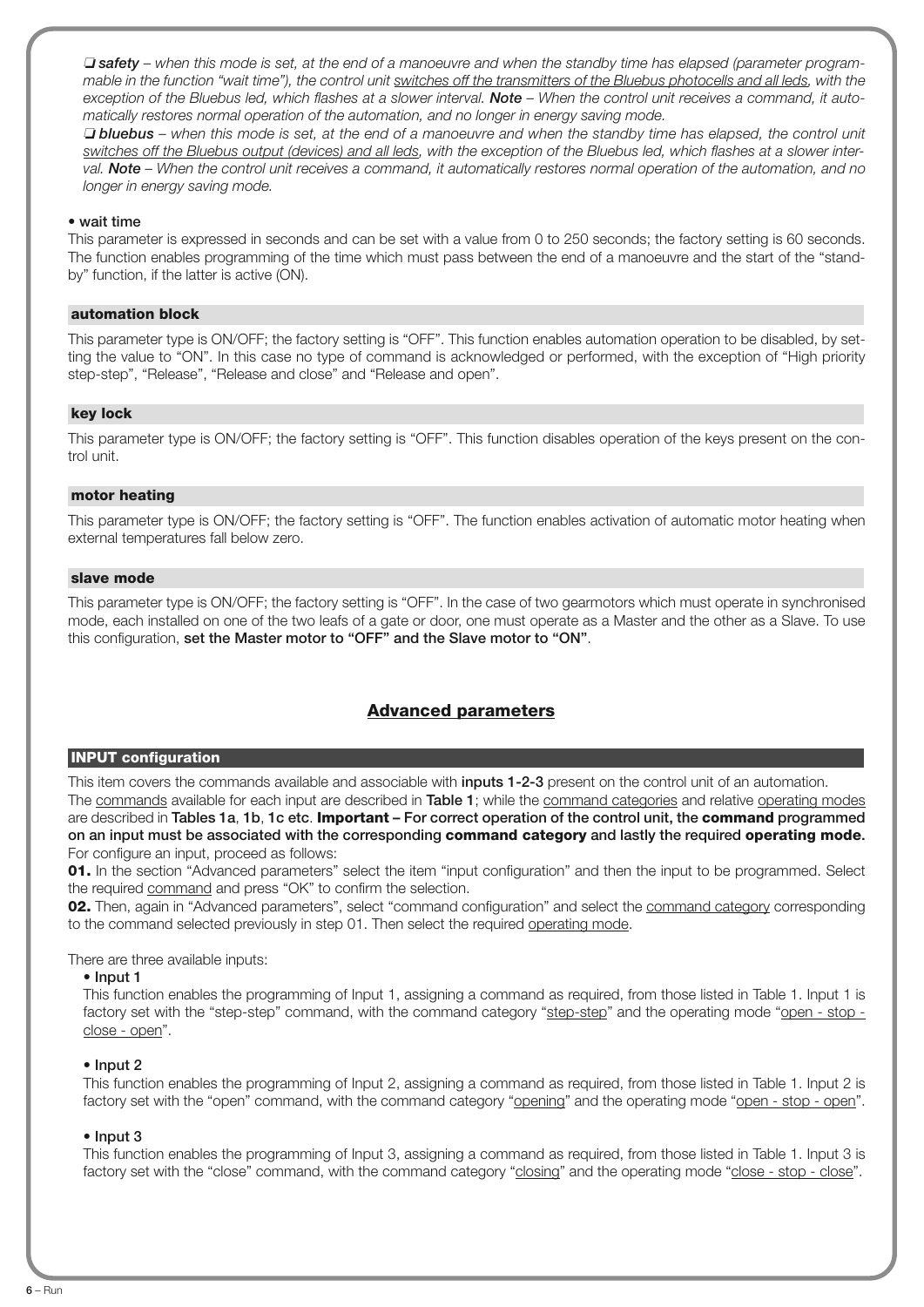# **TABLE 1: INPUT CONFIGURATION**

| <b>COMMAND</b>                 | <b>COMMAND CATEGORY</b>                                                                                                                                      | <b>DESCRIPTION</b>                                                                                                                                                                                                                                                                                                                                                                                                                  |
|--------------------------------|--------------------------------------------------------------------------------------------------------------------------------------------------------------|-------------------------------------------------------------------------------------------------------------------------------------------------------------------------------------------------------------------------------------------------------------------------------------------------------------------------------------------------------------------------------------------------------------------------------------|
| <b>No command</b>              |                                                                                                                                                              | Does not perform any command                                                                                                                                                                                                                                                                                                                                                                                                        |
| <b>Step step</b>               | Step step<br>program the required operating mode,<br>selecting in Table 1-A ("command con-<br>figuration" > "step step" > operating<br>mode)                 | This command is factory set to Input 1,<br>with operating mode "step step" and oper-<br>ating sequence "open- stop - close - open".<br>When this command is sent, the control unit<br>activates the application to complete the next<br>manoeuvre following the previous one (or still in<br>progress) according to the sequence of<br>manoeuvres as envisaged in the programmed<br>sequence.<br>Input configured as normally open. |
| Partial open 1                 | <b>Partial open</b><br>program the required operating mode,<br>selecting in Table 1-B ("command con-<br>figuration" > "partial open" > operating<br>$mode$ ) | When this command is sent the control unit<br>activates the application to complete the<br>Opening manoeuvre until the position is<br>reached as set in the function "partial open<br>1"(Control unit functions > installation > posi-<br>tions $>$ partial open 1).<br>Input configured as normally open.                                                                                                                          |
| <b>Open</b>                    | Opening<br>program the required operating mode, se-<br>lecting in Table 1-C ("command configu-<br>$ration" > "opening" > operating mode$                     | When this command is sent the control unit<br>activates the application to complete the<br>Opening manoeuvre until the opening limit<br>switch is reached.<br>Input configured as normally open.                                                                                                                                                                                                                                    |
| <b>Close</b>                   | <b>Closing</b><br>program the required operating mode, se-<br>lecting in Table 1-B ("command config-<br>$uration$ " > "closing" > operating mode)            | When this command is sent the control unit<br>activates the application to complete the Clos-<br>ing manoeuvre until the closing limit switch is<br>reached.<br>Input configured as normally open.                                                                                                                                                                                                                                  |
| <b>Stop</b>                    | <b>Stop</b><br>program the required operating mode,<br>selecting in Table 1-E ("command con-<br>$figuration" > "stop" > operating mode)$                     | When this command is sent, the control unit<br>stops the manoeuvre in progress gradually and<br>in a short time (not instantly).<br>Input configured as normally open.                                                                                                                                                                                                                                                              |
| <b>High priority step step</b> | Step step<br>program the required operating mode,<br>selecting in Table 1-A ("command con-<br>figuration" > "step step" > operating<br>mode)                 | When this command is sent, the control unit<br>activates the application to complete the next<br>manoeuvre following the previous one (or still in<br>progress) according to the sequence of ma-<br>noeuvres as envisaged in the programmed se-<br>quence.<br><b>Important</b> – This command is performed even<br>if the control unit is set with the command<br>"block" (see Table 1).<br>Input configured as normally open.      |
| <b>Partial open 2</b>          | Partial open<br>program the required operating mode,<br>selecting in Table 1-B ("command con-<br>figuration" > "partial open" > operating<br>mode)           | When this command is sent the control unit<br>activates the application to complete the Ope-<br>ning manoeuvre until the position is reached as<br>set in the function "partial open 2" (Control unit<br>functions $>$ installation $>$ positions $>$ partial<br>open 2).<br>Input configured as normally open.                                                                                                                     |
| Partial open 3                 | Partial open<br>program the required operating mode,<br>selecting in Table 1-B ("command con-<br>figuration" > "partial open" > operating<br>mode)           | When this command is sent the control unit<br>activates the application to complete the Ope-<br>ning manoeuvre until the position is reached as<br>set in the function "partial open 3" (Control unit                                                                                                                                                                                                                               |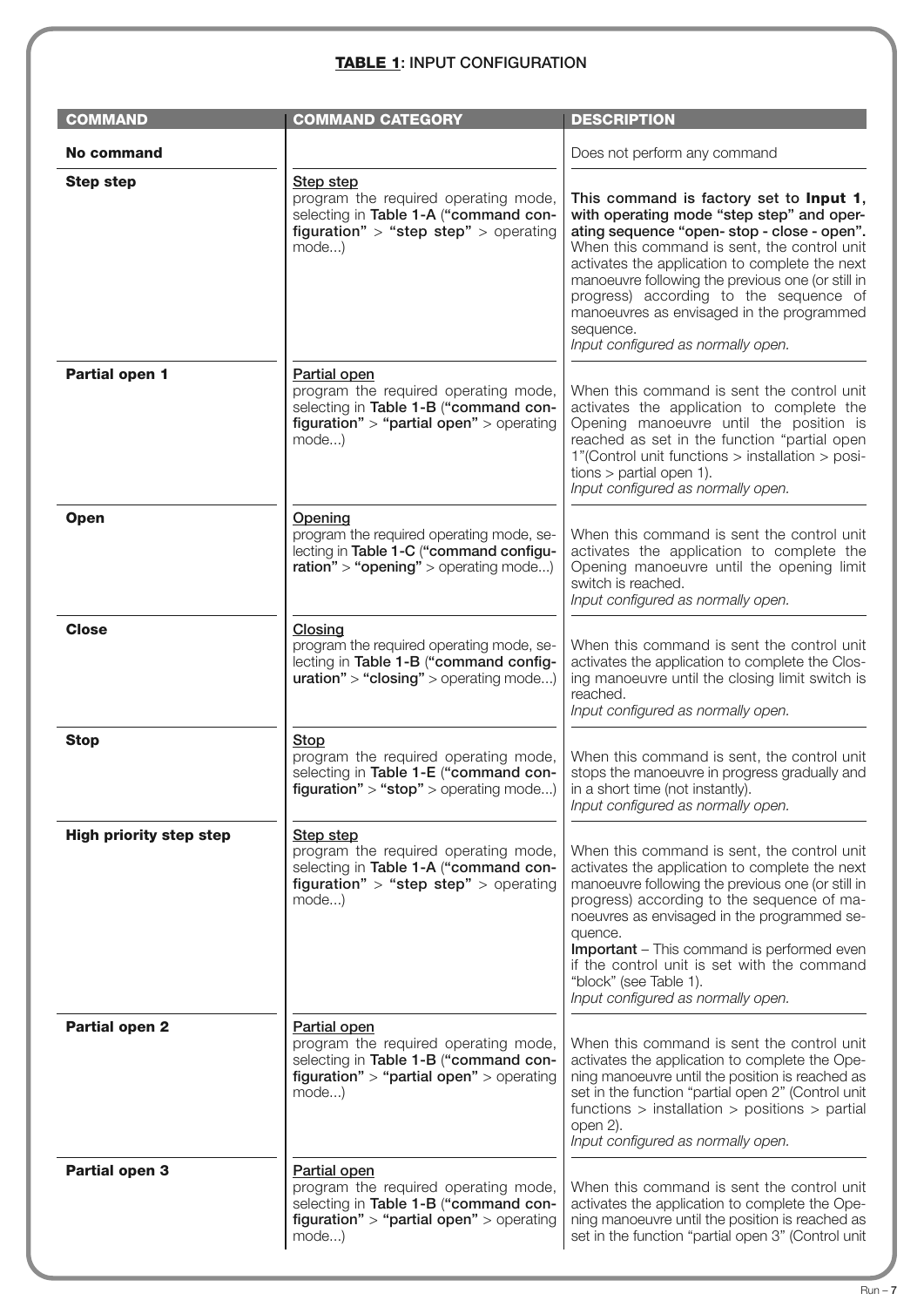|                               |                                                                                                                                                 | functions $>$ installation $>$ positions $>$ partial<br>open 3).<br>Input configured as normally open.                                                                                                                                                                                                                                                                                                                                                                                                                                                                                                                                                                                                                                                                                                                                               |
|-------------------------------|-------------------------------------------------------------------------------------------------------------------------------------------------|------------------------------------------------------------------------------------------------------------------------------------------------------------------------------------------------------------------------------------------------------------------------------------------------------------------------------------------------------------------------------------------------------------------------------------------------------------------------------------------------------------------------------------------------------------------------------------------------------------------------------------------------------------------------------------------------------------------------------------------------------------------------------------------------------------------------------------------------------|
| Open and block                | Opening<br>program the required operating mode, se-<br>lecting in Table 1-C ("command configu-<br>$ration" > "opening" > operating mode$        | When this command is sent the control unit<br>activates the application to complete the Ope-<br>ning manoeuvre until the position is reached as<br>set in the function "partial open 3" (Control unit<br>functions $>$ installation $>$ positions $>$ partial<br>open 3).<br>Input configured as normally open.                                                                                                                                                                                                                                                                                                                                                                                                                                                                                                                                      |
| <b>Close and block</b>        | <b>Closing</b><br>program the required operating mode, se-<br>lecting in Table 1-D ("command config-<br>$uration" > "closing" > operating mode$ | When this command is sent the control unit<br>activates the application to complete the Clos-<br>ing manoeuvre until the position is reached as<br>set in the function "closing" (Control unit func-<br>$tions$ > installation > positions > closing) and<br>the automation is then blocked.<br>Input configured as normally open.                                                                                                                                                                                                                                                                                                                                                                                                                                                                                                                   |
| <b>Block</b>                  |                                                                                                                                                 | When this command is sent, the control unit is<br>blocked and does not perform any type of<br>command, with the exception of "High priority<br>step-step", "Release", "Release and close" and<br>"Release and open".<br>Input configured as normally open.                                                                                                                                                                                                                                                                                                                                                                                                                                                                                                                                                                                           |
| <b>Release</b>                |                                                                                                                                                 | When this command is sent, the control unit is<br>released restoring normal operating status (all<br>commands sent can be performed)<br>Input configured as normally open.                                                                                                                                                                                                                                                                                                                                                                                                                                                                                                                                                                                                                                                                           |
| <b>Timed Courtesy light</b>   |                                                                                                                                                 | This command enables activation of the cour-<br>tesy light on the control unit and that program-<br>mable on Output 1 and Output 2.<br>The courtesy light remains active for the time as<br>programmed in the function "courtesy light time"<br>(Control unit functions > advanced parameters<br>> output configuration > courtesy light time).<br>For the courtesy light connected to Output 1,<br>the command is only enabled when this output<br>is programmed in "courtesy light" mode (Con-<br>trol unit functions > advanced parameters ><br>output configuration > output 1 (flash) > cour-<br>tesy light).<br>Note - When the courtesy light is already<br>active and the command "timed courtesy light"<br>is sent again, the time programmed in the func-<br>tion "courtesy light time" is reloaded.<br>Input configured as normally open. |
| <b>Courtesy light: on/off</b> |                                                                                                                                                 | This command enables activation and deacti-<br>vation of the courtesy light on the control unit<br>and that programmable on Output 1 and Out-<br>put 2.<br>For the courtesy light connected to Output 1,<br>the command is only enabled when this output<br>is programmed in "courtesy light" mode (Con-<br>trol unit functions > advanced parameters ><br>output configuration > output 1 (flash) > cour-<br>tesy light).<br><b>CAUTION!</b> - The courtesy light is switched off<br>automatically if the relative time interval elaps-<br>es, as programmed in the function "courtesy<br>light time" (Control unit functions > advanced<br>parameters > output configuration > courtesy<br>light time).<br>Input configured as normally open.                                                                                                      |
| <b>Apartment block</b>        | <b>Step step</b><br>program the required operating mode, ss<br>apartment block 1 ("command config-<br>$uration" > "step step" > operating mo-$  | This command is factory set to Input 1,<br>with operating mode "ss apartment block<br>1" and operating sequence "open- stop -                                                                                                                                                                                                                                                                                                                                                                                                                                                                                                                                                                                                                                                                                                                        |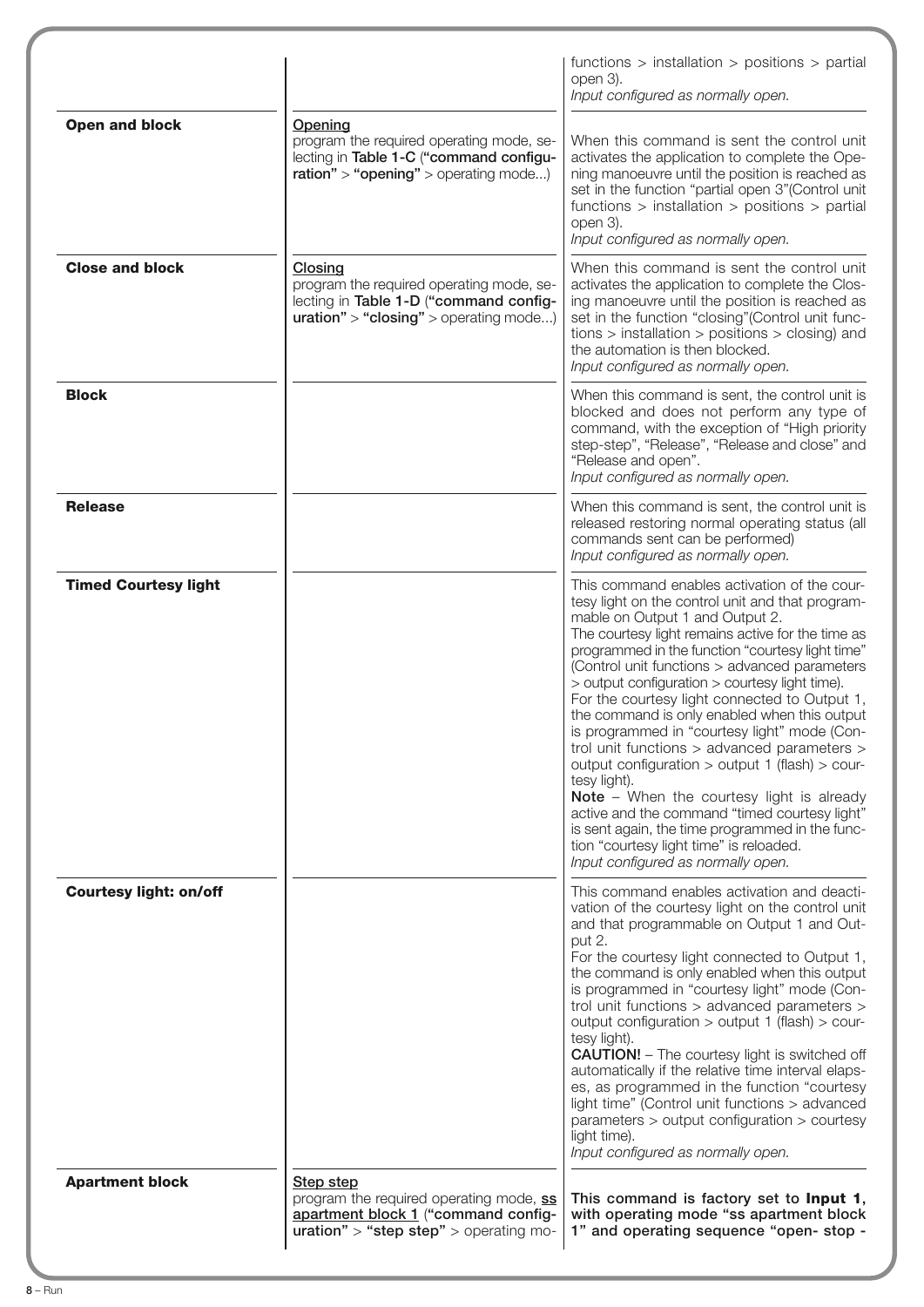|                                       | de: ss apartment block 1)                                                                                                                                                         | close - open".<br>When this command is sent, the control unit<br>activates the application to complete the next<br>manoeuvre following the previous one (or still in<br>progress) according to the sequence of ma-<br>noeuvres as envisaged in the programmed<br>sequence.<br>Note - This apartment block step step com-<br>mand is used for apartment blocks and in gen-<br>eral envisages programming of all apartment<br>block transmitters with a single "apartment<br>block step step" key.<br>Input configured as normally open. |
|---------------------------------------|-----------------------------------------------------------------------------------------------------------------------------------------------------------------------------------|----------------------------------------------------------------------------------------------------------------------------------------------------------------------------------------------------------------------------------------------------------------------------------------------------------------------------------------------------------------------------------------------------------------------------------------------------------------------------------------------------------------------------------------|
| Alt                                   | Alt on closing<br>program the required operating mode,<br>selecting in Table 1-L ("command con-<br>figuration" > "alt on closing" > operat-<br>ing mode)                          | When this command is sent, the control unit sto-<br>ps the manoeuvre in progress and activates the<br>application to execute the set operating mode.<br>Input configured as normally closed.                                                                                                                                                                                                                                                                                                                                           |
| <b>Apartment block open</b>           | <b>Opening</b><br>program the required operating mode,<br>apartment block 1 open ("command<br>configuration" > "opening" > operating<br>mode apartment block 1 open)              | When this command is sent, the control unit<br>activates the application to perform the opening<br>manoeuvre only until the limit switch is reached.<br>Note - This command is useful when using<br>control photocells or a magnetic detector loop.<br>Input configured as normally open.                                                                                                                                                                                                                                              |
| <b>Photo</b><br>Safety function       | Photo<br>program the required operating mode, se-<br>lecting in Table 1-F ("command configu-<br>ration" > "photo" > operating mode                                                | When this command is sent, the control unit<br>activates the application according to the se-<br>lected manoeuvre type.<br>Input configured as normally closed.                                                                                                                                                                                                                                                                                                                                                                        |
| Photo <sub>2</sub><br>Safety function | Photo <sub>2</sub><br>program the required operating mode, se-<br>lecting in Table 1-H ("command configu-<br>ration" > "photo $2"$ > operating mode)                              | When this command is sent, the control unit<br>activates the application according to the se-<br>lected manoeuvre type.<br>Input configured as normally closed.                                                                                                                                                                                                                                                                                                                                                                        |
| Photo 3<br>Safety function            | Photo 3<br>program the required operating mode, se-<br>lecting in Table 1-I ("command configu-<br>$ration" > "photo 3" > operating mode$                                          | When this command is sent, the control unit<br>activates the application according to the se-<br>lected manoeuvre type.<br>Input configured as normally closed.                                                                                                                                                                                                                                                                                                                                                                        |
| <b>Master Step Step</b>               | <b>Step step</b><br>program the required operating mode,<br>open - stop - close - open ("command<br>configuration" > "step step" > operating<br>mode: open - stop - close - open) | When this command is sent, the control unit<br>activates the master (primary) leaf of the appli-<br>cation to complete the next manoeuvre follow-<br>ing the previous one (or still in progress) ac-<br>cording to the sequence of manoeuvres as en-<br>visaged in the programmed sequence.<br>Input configured as normally open.                                                                                                                                                                                                      |
| <b>Master open</b>                    | Opening<br>program the required operating mode, se-<br>lecting in Table 1-C ("command configu-<br>$ration" > "opening" > operating mode$                                          | When this command is sent, the control unit<br>activates the master (primary) leaf of the appli-<br>cation to complete an Opening manoeuvre.<br>Input configured as normally open.                                                                                                                                                                                                                                                                                                                                                     |
| <b>Master close</b>                   | Closing<br>program the required operating mode, se-<br>lecting in Table 1-D ("command config-<br>$uration" > "closing" > operating mode$                                          | When this command is sent, the control unit<br>activates the master (primary) leaf of the appli-<br>cation to complete a Closing manoeuvre.<br>Input configured as normally open.                                                                                                                                                                                                                                                                                                                                                      |
| <b>Slave Step Step</b>                | Step step<br>program the required operating mode,<br>open - stop - close - open ("command<br>configuration" > "closing" > operating<br>mode: open - stop - close - open)          | When this command is sent, the control unit<br>activates the slave (secondary) leaf of the appli-<br>cation to complete the next manoeuvre follow-<br>ing the previous one (or still in progress)<br>according to the sequence of manoeuvres as<br>envisaged in the programmed sequence.<br>Input configured as normally open.                                                                                                                                                                                                         |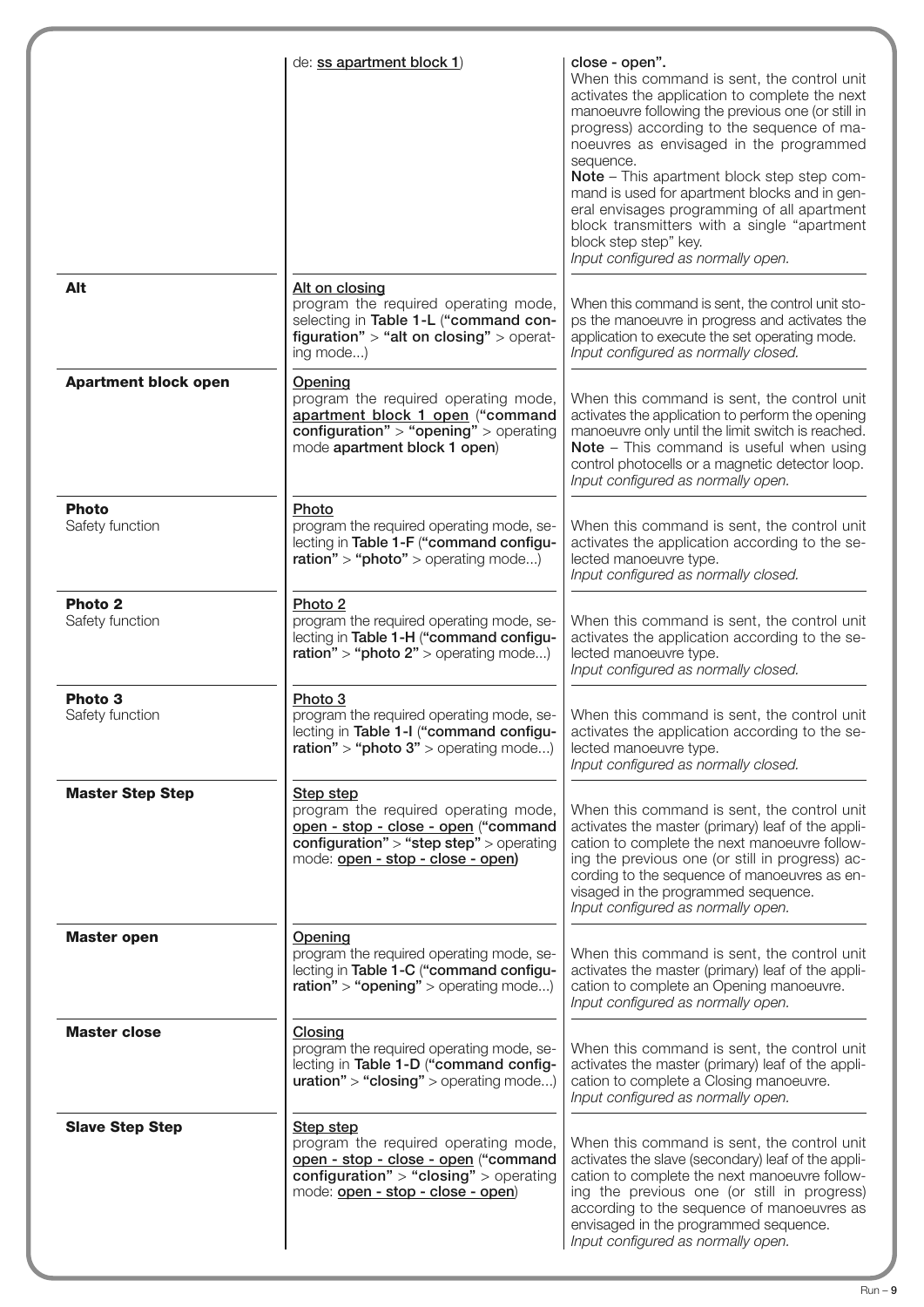| <b>Slave open</b>                       | Opening<br>program the required operating mode, se-<br>lecting in Table 1-C ("command configu-<br>$ration" > "opening" > operating mode$ | When this command is sent, the control unit<br>activates the slave (secondary) leaf of the appli-<br>cation to complete an Opening manoeuvre.<br>Input configured as normally open.                                                                                                                                                                                                                                                                          |
|-----------------------------------------|------------------------------------------------------------------------------------------------------------------------------------------|--------------------------------------------------------------------------------------------------------------------------------------------------------------------------------------------------------------------------------------------------------------------------------------------------------------------------------------------------------------------------------------------------------------------------------------------------------------|
| <b>Slave close</b>                      | Closing<br>program the required operating mode, se-<br>lecting in Table 1-D ("command config-<br>$uration" > "closing" > operating mode$ | When this command is sent, the control unit<br>activates the slave (secondary) leaf of the appli-<br>cation to complete a Closing manoeuvre.<br>Input configured as normally open.                                                                                                                                                                                                                                                                           |
| <b>Release and open</b>                 |                                                                                                                                          | When this command is sent, the control unit is<br>released (restoring normal operating status)<br>and activates the application to execute an<br>Opening manoeuvre.<br>Input configured as normally open.                                                                                                                                                                                                                                                    |
| <b>Release and close</b>                |                                                                                                                                          | When this command is sent, the control unit is<br>released (restoring normal operating status)<br>and activates the application to execute a<br>Closing manoeuvre.<br>Input configured as normally open.                                                                                                                                                                                                                                                     |
| <b>Automatic opening active</b>         |                                                                                                                                          | This command enables the activation or deac-<br>tivation of the function for bluebus control pho-<br>tocells and inputs configured in "apartment<br>block open" mode. <b>Note</b> $-$ the factory setting<br>of this function is "active".<br>For example, if this function is active, when the<br>control photocells are engaged, the control unit<br>activates the application to execute an Open-<br>ing manoeuvre.<br>Input configured as normally open. |
| <b>Automatic opening</b><br>deactivated |                                                                                                                                          | This command enables deactivation of the "aut-<br>omatic opening active" mode described above.<br>Input configured as normally open.                                                                                                                                                                                                                                                                                                                         |

# **COMMAND configuration**

This item covers the **command categories** associable with inputs 1 - 2 - 3 (refer to the section "input configuration - Table 1" to check the commands available). Each command category features various operating modes as described in a **table** (1-A, 1- B, etc.):

#### **step step**

In this command category the user can select one of the operating modes specified in **Table 1-A**.

# **TABLE 1-A: COMMAND CONFIGURATION**

| <b>OPERATING MODE</b>       | <b>DESCRIPTION</b>                                                                                                                                                                                                                                  |
|-----------------------------|-----------------------------------------------------------------------------------------------------------------------------------------------------------------------------------------------------------------------------------------------------|
| Industrial mode             | This executes the sequence "open in semi-automatic - close in<br>hold-to-run".                                                                                                                                                                      |
| Open - Stop - Close - Stop  | This executes the above sequence.                                                                                                                                                                                                                   |
| Open - Stop - Close - Open  | Operating mode set in factory (Input 1 - "step step" com-<br>mand). This executes the above sequence.                                                                                                                                               |
| Open - Close - Open - Close | This executes the above sequence.                                                                                                                                                                                                                   |
| Apartment block 1 step step | This executes the sequence "close - stop - open - open" un-<br>til the maximum opening position is reached. <b>Note</b> $-$ If another<br>command is sent after this one, the application executes the<br>Closing manoeuvre with the same sequence. |
| Apartment block 2 step step | This executes the sequence "close - stop - open - open"<br>until the maximum opening position is reached. <b>Note</b> $-$ If<br>another command is sent after this one, the application exe-<br>cutes the Closing manoeuvre with the same sequence. |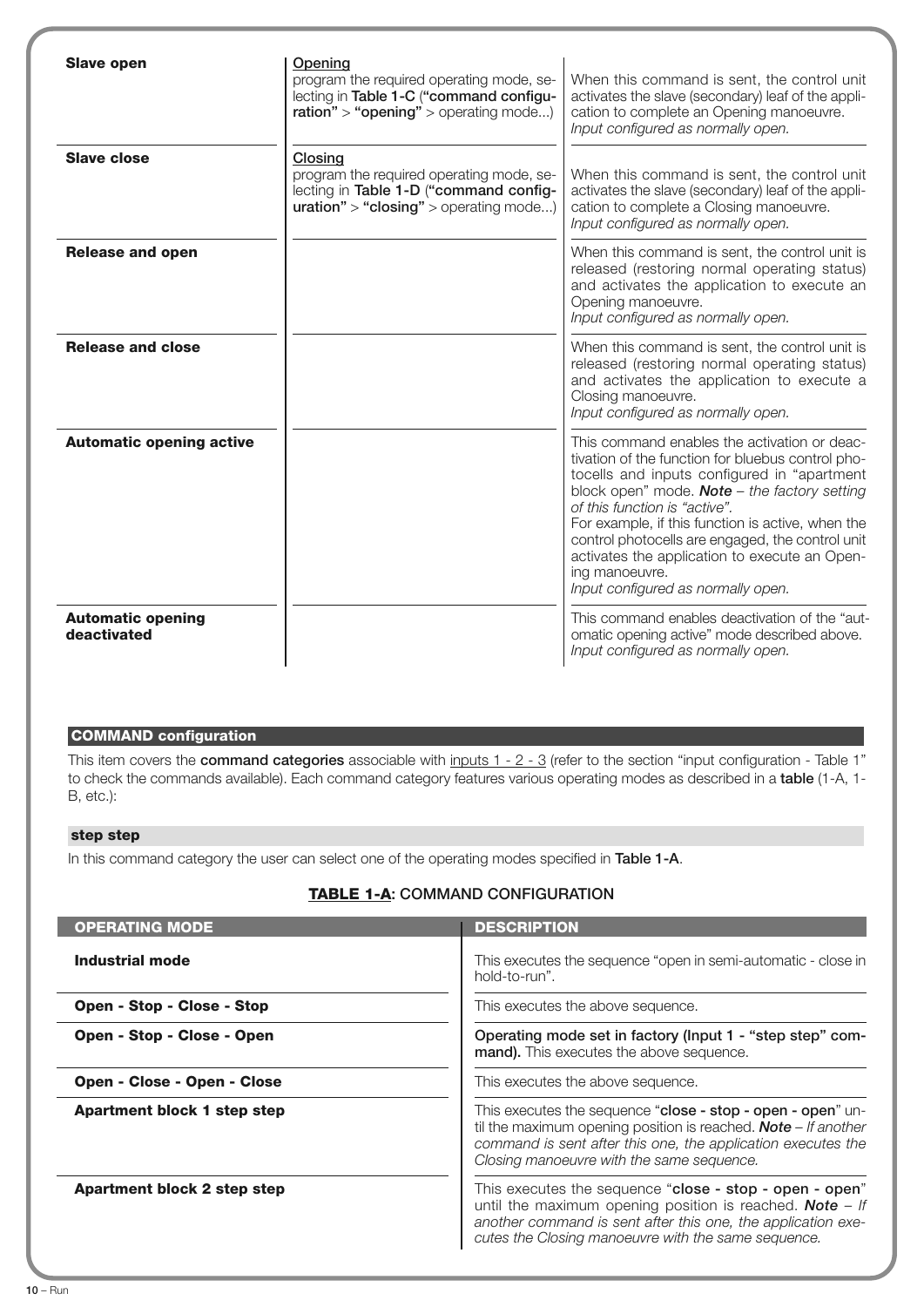|                    | <b>Important</b> – When sending a command, if the transmitter key<br>is held down for more than 2 seconds, the control unit acti-<br>vates a Stop.                                                                                                               |
|--------------------|------------------------------------------------------------------------------------------------------------------------------------------------------------------------------------------------------------------------------------------------------------------|
| <b>Step Step 2</b> | This executes the sequence "open - stop - close - open".<br><b>Important</b> – When sending a command, if the transmitter key<br>is held down for more than 2 seconds, the control unit activates<br>a "partial open 1" command (input configuration > Table 1). |
| Hold-to-run        | The Opening or Closing manoeuvre is executed exclusively if<br>the transmitter key is held down (hold-to-run).                                                                                                                                                   |

# **partial open**

In this command category the user can select one of the operating modes specified in **Table 1-B**.

# **TABLE 1-B: COMMAND CONFIGURATION**

| <b>OPERATING MODE</b>              | <b>DESCRIPTION</b>                                                                                                                                                                                                                                                                                                                                                                                                                                              |
|------------------------------------|-----------------------------------------------------------------------------------------------------------------------------------------------------------------------------------------------------------------------------------------------------------------------------------------------------------------------------------------------------------------------------------------------------------------------------------------------------------------|
| Open - Stop - Close - Stop         | Operating mode set in factory. This executes the above<br>sequence.                                                                                                                                                                                                                                                                                                                                                                                             |
| Open - Stop - Close - Open         | This executes the above sequence.                                                                                                                                                                                                                                                                                                                                                                                                                               |
| Open - Close - Open - Close        | This executes the above sequence.                                                                                                                                                                                                                                                                                                                                                                                                                               |
| <b>Apartment block 1 step step</b> | This executes the sequence "close - stop - partial open 1-<br>partial open 1" until the maximum position is reached as pro-<br>grammed in the function "Partial Open 1". <b>Note</b> $-$ If another<br>command is sent after this one, the application executes the<br>Closing manoeuvre with the same sequence.                                                                                                                                                |
| <b>Apartment block 2 step step</b> | This executes the sequence "close - stop - partial open 1 -<br>partial open 1" until the position is reached as programmed in<br>the function "Partial Open 1". <b>Note</b> $-$ If another command is<br>sent after this one, the application executes the Closing ma-<br>noeuvre with the same sequence.<br><b>Important</b> – When sending a command, if the transmitter key<br>is held down for more than 2 seconds, the control unit acti-<br>vates a Stop. |
| Hold-to-run                        | The Partial open 1 or Closing manoeuvre is executed exclu-<br>sively if the transmitter key is held down (hold-to-run).                                                                                                                                                                                                                                                                                                                                         |
| <b>Industrial mode</b>             | This executes the sequence "open in semi-automatic $-$ close<br>in hold-to-run".                                                                                                                                                                                                                                                                                                                                                                                |

# **open**

In this command category the user can select one of the operating modes specified in **Table 1-C**.

# **TABLE 1-C: COMMAND CONFIGURATION**

| <b>OPERATING MODE</b>    | <b>DESCRIPTION</b>                                                                                                                                                                                                                            |
|--------------------------|-----------------------------------------------------------------------------------------------------------------------------------------------------------------------------------------------------------------------------------------------|
| Open - Stop - Open       | Operating mode set in factory (Input 2 - "open" com-<br>mand). This executes the above sequence.                                                                                                                                              |
| <b>Apartment block 1</b> | This executes the sequence "open - open".                                                                                                                                                                                                     |
| <b>Apartment block 2</b> | <b>Important</b> – When sending a command, if the transmitter key<br>is held down for more than 2 seconds, the control unit acti-<br>vates a Stop.                                                                                            |
| Open <sub>2</sub>        | This executes the Opening sequence. <b>Important</b> $-$ When<br>sending a command, if the transmitter key is held down for<br>more than 2 seconds, the control unit activates a "partial open<br>1" command (input configuration > Table 1). |
| <b>Hold-to-run Open</b>  | The Opening manoeuvre is executed exclusively if the trans-<br>mitter key is held down (hold-to-run).                                                                                                                                         |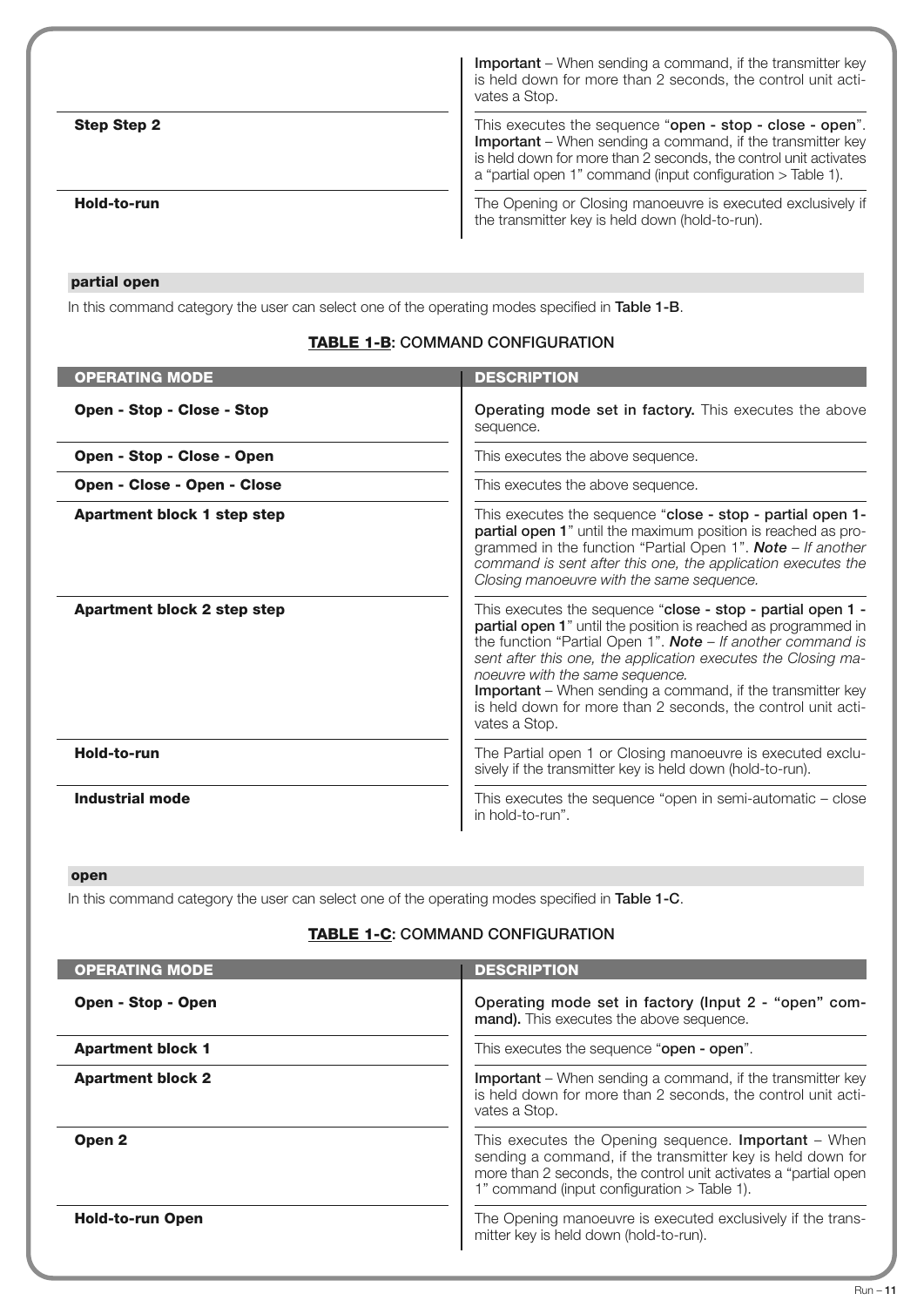# **close**

In this command category the user can select one of the operating modes specified in **Table 1-D**.

# **TABLE 1-D: COMMAND CONFIGURATION**

| <b>OPERATING MODE</b>          | <b>DESCRIPTION</b>                                                                                                                                                                    |
|--------------------------------|---------------------------------------------------------------------------------------------------------------------------------------------------------------------------------------|
| Close - stop - close           | Operating mode set in factory (Input 3 - "close" command).<br>This executes the above sequence.                                                                                       |
| <b>Apartment block 1 close</b> | This executes the sequence " <b>close - close</b> ".                                                                                                                                  |
| <b>Apartment block 2 close</b> | This executes the sequence "close - close". Important -<br>When sending a command, if the transmitter key is held down<br>for more than 2 seconds, the control unit activates a Stop. |
| Hold-to-run close              | The Closing manoeuvre is executed exclusively if the hold-to-<br>run command is used.                                                                                                 |

#### **stop**

In this command category the user can select one of the operating modes specified in **Table 1-E**.

# **TABLE 1-E: COMMAND CONFIGURATION**

| <b>OPERATING MODE</b>    | <b>DESCRIPTION</b>                                                                                                                                                                |
|--------------------------|-----------------------------------------------------------------------------------------------------------------------------------------------------------------------------------|
| stop                     | Operating mode set in factory. When the control unit<br>receives the command, it stops the manoeuvre in progress<br>gradually and in a short time (not instantly).                |
| stop and brief inversion | When the control unit receives the "stop" command, it stops<br>the manoeuvre in progress and activates the application to<br>perform a brief inversion in the opposite direction. |

# **photo**

In this command category the user can select one of the operating modes specified in **Table 1-F**.

| <b>OPERATING MODE</b>    | <b>DESCRIPTION</b>                                                                                                                                                                                                                                                                                                                                         |
|--------------------------|------------------------------------------------------------------------------------------------------------------------------------------------------------------------------------------------------------------------------------------------------------------------------------------------------------------------------------------------------------|
| stop and inversion       | <b>Operating mode set in factory.</b> When the control unit receives<br>the command, it stops the Closing manoeuvre in progress and<br>activates a total inversion (Opening). Caution! - During execu-<br>tion of the Opening manoeuvre, this command is ignored.                                                                                          |
| stop and brief inversion | When the control unit receives the command, it stops the<br>Closing manoeuvre in progress and activates the application<br>to perform a brief inversion in the opposite direction (Opening).<br><b>Caution!</b> - During execution of the Opening manoeuvre,<br>this command is ignored.                                                                   |
| stop                     | When the control unit receives the command, it stops the<br>Closing manoeuvre in progress. Caution! - During execu-<br>tion of the Opening manoeuvre, this command is ignored.                                                                                                                                                                             |
| temporary stop           | When the control unit receives the command, it stops the<br>Closing manoeuvre for the entire time that the command<br>remains active. Otherwise, when the command is no longer<br>active, the control unit activates the application to perform an<br>Opening manoeuvre. Caution! - During execution of the<br>Opening manoeuvre, this command is ignored. |

**TABLE 1-F: COMMAND CONFIGURATION**

# **12** – Run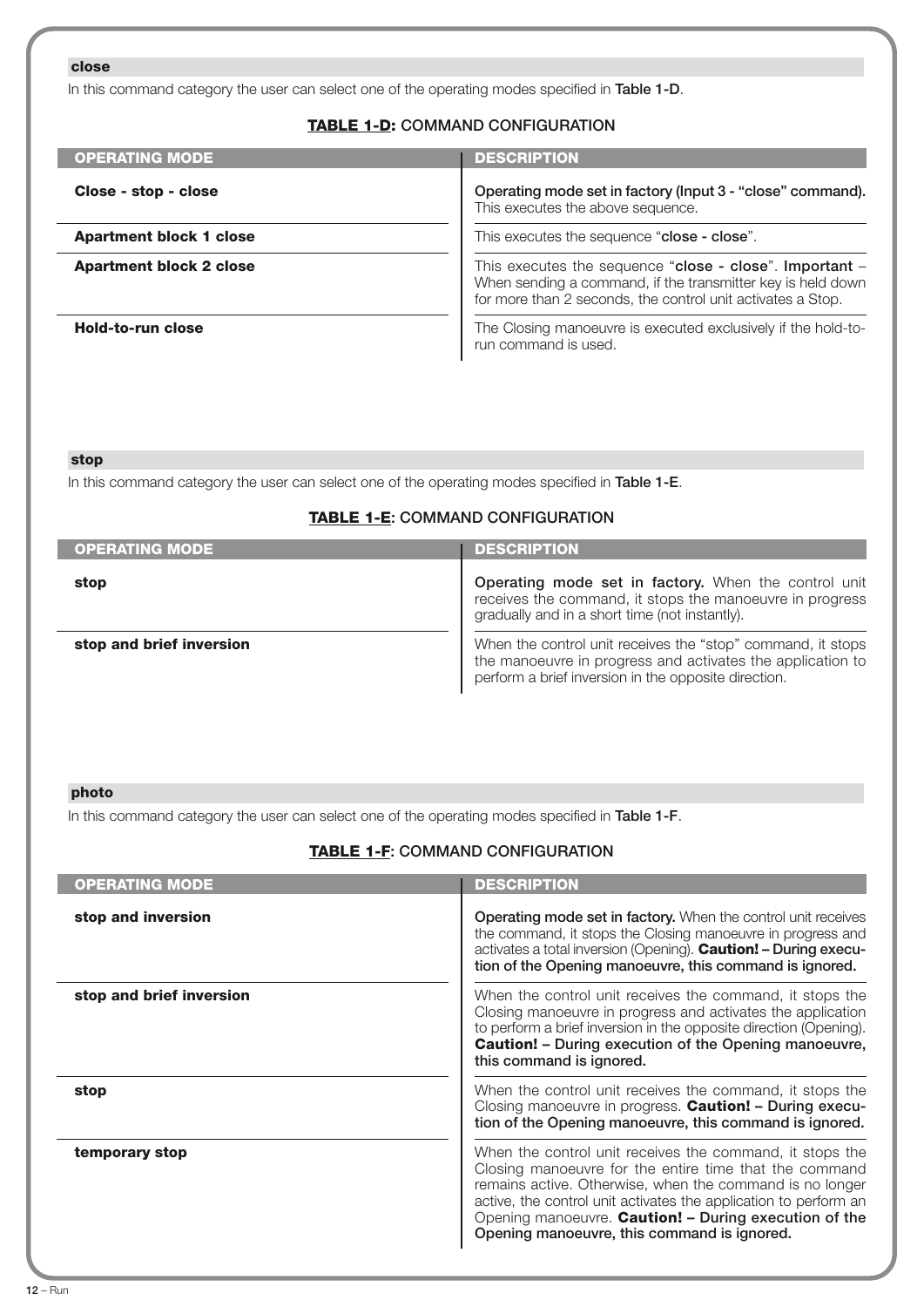#### **photo 1**

In this command category the user can select one of the operating modes specified in **Table 1-G**.

# **TABLE 1-G: COMMAND CONFIGURATION**

| <b>OPERATING MODE</b>    | <b>DESCRIPTION</b>                                                                                                                                                                                                                                                                                                                                         |
|--------------------------|------------------------------------------------------------------------------------------------------------------------------------------------------------------------------------------------------------------------------------------------------------------------------------------------------------------------------------------------------------|
| stop and brief inversion | When the control unit receives the command, it stops the<br>Closing manoeuvre in progress and activates the application<br>to perform a brief inversion in the opposite direction (Opening).<br><b>Caution!</b> - During execution of the Opening manoeuvre,<br>this command is ignored.                                                                   |
| stop                     | When the control unit receives the command, it stops the<br>Closing manoeuvre in progress. Caution! - During execu-<br>tion of the Opening manoeuvre, this command is ignored.                                                                                                                                                                             |
| temporary stop           | When the control unit receives the command, it stops the<br>Closing manoeuvre for the entire time that the command<br>remains active. Otherwise, when the command is no longer<br>active, the control unit activates the application to perform an<br>Opening manoeuvre. Caution! - During execution of the<br>Opening manoeuvre, this command is ignored. |

# **photo 2**

In this command category the user can select one of the operating modes specified in **Table 1-H**.

# **TABLE 1-H: COMMAND CONFIGURATION**

| <b>OPERATING MODE</b>    | <b>DESCRIPTION</b>                                                                                                                                                                                                                                                                                                                                        |
|--------------------------|-----------------------------------------------------------------------------------------------------------------------------------------------------------------------------------------------------------------------------------------------------------------------------------------------------------------------------------------------------------|
| stop and inversion       | <b>Operating mode set in factory.</b> When the control unit receives<br>the command, it stops the Opening manoeuvre in progress and<br>activates a total inversion (Closing). <b>Caution! - During execu-</b><br>tion of the Opening manoeuvre, this command is ignored.                                                                                  |
| stop and brief inversion | When the control unit receives the command, it stops the<br>Opening manoeuvre in progress and activates the application<br>to perform a brief inversion in the opposite direction (Closing).<br><b>Caution!</b> - During execution of the Opening manoeuvre,<br>this command is ignored.                                                                  |
| stop                     | When the control unit receives the command, it stops the<br>Opening manoeuvre in progress. Caution! - During execu-<br>tion of the Opening manoeuvre, this command is ignored.                                                                                                                                                                            |
| temporary stop           | When the control unit receives the command, it stops the<br>Opening manoeuvre for the entire time that the command<br>remains active. Otherwise, when the command is no longer<br>active, the control unit activates the application to perform a<br>Closing manoeuvre. Caution! - During execution of the<br>Opening manoeuvre, this command is ignored. |

#### **photo 3**

In this command category the user can select one of the operating modes specified in **Table 1-I**.

#### **TABLE 1-I: COMMAND CONFIGURATION**

| <b>OPERATING MODE</b> | <b>DESCRIPTION</b>                                                                                                                                                                                                                                                                                        |
|-----------------------|-----------------------------------------------------------------------------------------------------------------------------------------------------------------------------------------------------------------------------------------------------------------------------------------------------------|
| temporary stop        | Operating mode set in factory. When the control unit re-<br>ceives the command, it stops the Closing manoeuvre for the<br>entire time that the command remains active. Otherwise, when<br>the command is no longer active, the control unit activates the<br>application to perform an Opening manoeuvre. |
| stop                  | When the control unit receives the command, it stops the ma-<br>noeuvre in progress.                                                                                                                                                                                                                      |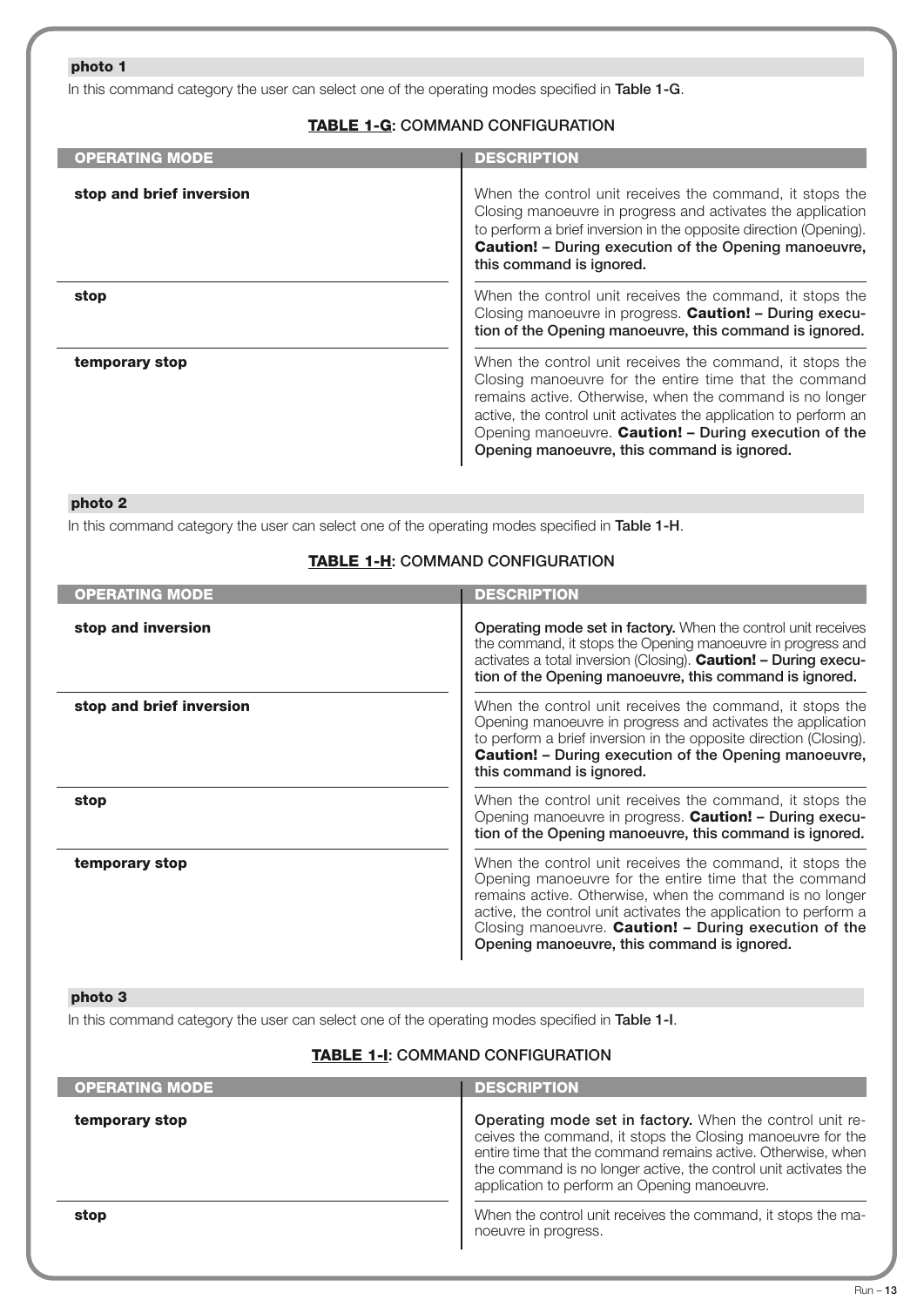# **alt in opening**

In this command category the user can select one of the operating modes specified in **Table 1-L**.

# **TABLE 1-L: COMMAND CONFIGURATION**

| <b>OPERATING MODE</b>   | <b>DESCRIPTION</b>                                                                                                                                                                                                                           |
|-------------------------|----------------------------------------------------------------------------------------------------------------------------------------------------------------------------------------------------------------------------------------------|
| alt                     | When this type of function is set, when the control unit re-<br>ceives the command, it stops the Opening manoeuvre in<br>progress immediately.                                                                                               |
| alt and brief inversion | Operating mode set in factory. When the control unit re-<br>ceives the command, it stops the Opening manoeuvre in<br>progress immediately and activates the application to perform<br>a brief inversion in the opposite direction (Closing). |
| alt and inversion       | When the control unit receives the command, it stops the<br>Opening manoeuvre in progress immediately and activates the<br>application to perform a total inversion in the opposite direc-<br>tion (Closing).                                |

#### **alt in closing**

In this command category the user can select one of the operating modes specified in **Table 1-M**.

#### **TABLE 1-M: COMMAND CONFIGURATION**

| <b>OPERATING MODE</b>   | <b>DESCRIPTION</b>                                                                                                                                                                                                                           |
|-------------------------|----------------------------------------------------------------------------------------------------------------------------------------------------------------------------------------------------------------------------------------------|
| alt                     | When the control unit receives the command, it stops the<br>Closing manoeuvre in progress.                                                                                                                                                   |
| alt and brief inversion | Operating mode set in factory. When the control unit re-<br>ceives the command, it stops the Closing manoeuvre in<br>progress immediately and activates the application to perform<br>a brief inversion in the opposite direction (Opening). |
| alt and inversion       | When the control unit receives the command, it stops the<br>Closing manoeuvre in progress immediately and activates the<br>application to perform a total inversion in the opposite direc-<br>tion (Opening).                                |

#### **obstacle detection in opening**

In this command category the user can select one of the operating modes specified in **Table 1-N**.

# **TABLE 1-N: COMMAND CONFIGURATION**

| <b>OPERATING MODE</b>   | <b>DESCRIPTION</b>                                                                                                                                                                                                                           |
|-------------------------|----------------------------------------------------------------------------------------------------------------------------------------------------------------------------------------------------------------------------------------------|
| alt                     | When the control unit receives the command, it stops the<br>Opening manoeuvre in progress.                                                                                                                                                   |
| alt and brief inversion | Operating mode set in factory. When the control unit re-<br>ceives the command, it stops the Opening manoeuvre in<br>progress immediately and activates the application to perform<br>a brief inversion in the opposite direction (Closing). |
| alt and inversion       | When the control unit receives the command, it stops the<br>Opening manoeuvre in progress immediately and activates the<br>application to perform a total inversion in the opposite direc-<br>tion (Closing).                                |

#### **obstacle detection in closing**

In this command category the user can select one of the operating modes specified in **Table 1-O**.

# **TABLE 1-O: COMMAND CONFIGURATION**

| <b>OPERATING MODE</b> | <b>DESCRIPTION</b>                                                                         |
|-----------------------|--------------------------------------------------------------------------------------------|
| alt                   | When the control unit receives the command, it stops the<br>Closing manoeuvre in progress. |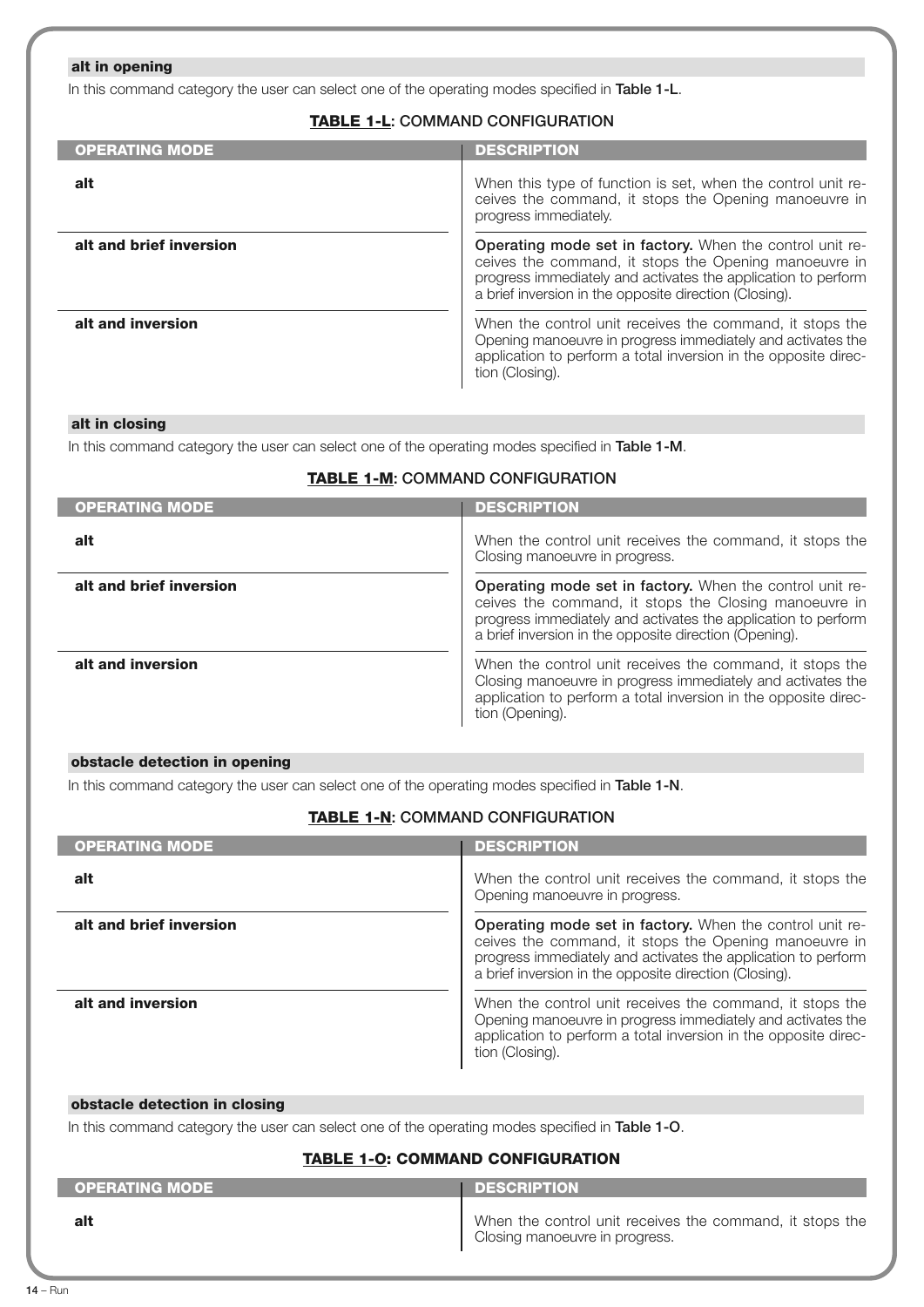| alt and brief inversion | When the control unit receives the command, it stops the<br>Closing manoeuvre in progress immediately and activates the<br>application to perform a brief inversion in the opposite direc-<br>tion (Opening).                                                                             |
|-------------------------|-------------------------------------------------------------------------------------------------------------------------------------------------------------------------------------------------------------------------------------------------------------------------------------------|
| alt and inversion       | <b>Operating mode set in factory.</b> When this type of function is<br>set, when the control unit receives the command, it stops the<br>Closing manoeuvre in progress immediately and activates the<br>application to perform a total inversion in the opposite direc-<br>tion (Opening). |

#### **OUTPUT configuration**

This item covers the **functions** available and associable with Outputs 1 (flash) - 2 - 3 present on the control unit of an automation. Each output has various functions as described in a **table** (Table 2, Table 3 etc):

#### **output 1 (flash)**

In this output the user can select one of the functions specified in **Table 2**.

#### **TABLE 2: OUTPUT CONFIGURATION**

| <b>FUNCTION</b>               | <b>DESCRIPTION</b>                                                                                                                                                                                                                                                                                                                                                                                          |
|-------------------------------|-------------------------------------------------------------------------------------------------------------------------------------------------------------------------------------------------------------------------------------------------------------------------------------------------------------------------------------------------------------------------------------------------------------|
| $sca$ (= gate open indicator) | The programmed light indicates the operating status of the<br>control unit.<br><b>light off</b> = application in maximum Closing position;<br>slow flashing = application Opening manoeuvre execution phase;<br><b>quick flashing</b> = application Closing manoeuvre execution<br>phase:<br>light permanently on = application in maximum Opening<br>position.<br>Output active 24 Vdc / max 10 W          |
| gate open                     | The programmed light indicates the operating status of the<br>control unit.<br>light on = application in maximum Opening position;<br><b>light off</b> = application in other positions.<br>Output active 24 Vdc / max 10 W                                                                                                                                                                                 |
| gate closed                   | The programmed light indicates the operating status of the<br>control unit.<br><b>light on</b> = application in maximum Closing position;<br><b>light off</b> = application in other positions.<br>Output active 24 Vdc / max 10 W                                                                                                                                                                          |
| maintenance indicator light   | The programmed light indicates the count of manoeuvres<br>completed and therefore the need (or not) for system mainte-<br>nance operations.<br>light on for 2 sec at start of Opening manoeuvre = number<br>of manoeuvres less than 80%;<br>light flashing during execution of entire manoeuvre = num-<br>ber of manoeuvres between 80 and 100%;<br>light always flashing = number of manoeuvres over 100%. |
| flashing light                | This function enables the flashing light to indicate execution of<br>a manoeuvre in progress with flashes at regular intervals (0.5<br>sec ON, 0.5 sec OFF).<br>Output active 12 Vdc / max 21 W                                                                                                                                                                                                             |
| courtesy light                | This function type is ON/OFF. Important - For safety reasons,<br>as the light is not controlled by a timer, use of an adequate light,<br>able to withstand the heat of the light emitted, is recommended.<br>Output active 24 Vdc / max 10 W                                                                                                                                                                |
| electric lock 1               | With this function programmed, when an Opening manoeuvre<br>is performed the electric lock is activated for a time as set in<br>the function "electric lock time - output configuration".<br>Output active 24 Vdc / max 10 W                                                                                                                                                                                |
| suction cup 1                 | With this function programmed, the suction cup is activated<br>when the application is in the maximum Closing position. Note                                                                                                                                                                                                                                                                                |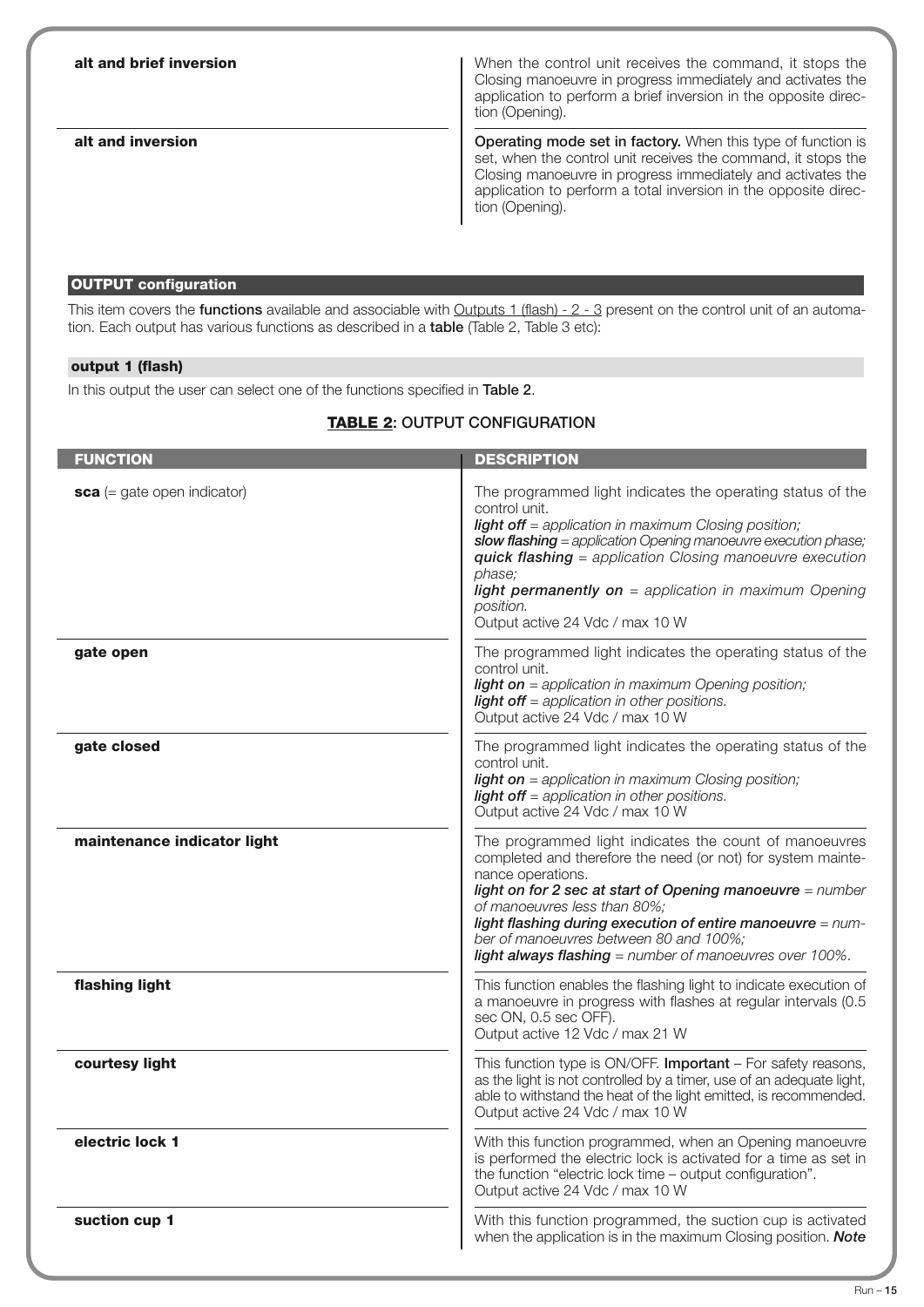|                    | - The suction cup is disabled in all other situations.<br>When the suction cup is disabled, before an Opening manoeu-<br>vre is started, the time interval as programmed in the function<br>"suction cup time - output configuration" is activated, which<br>delays the start of the manoeuvre.<br>Output active 24Vdc / max 10 W                                                                                                                                                                                                                                                                                                           |
|--------------------|---------------------------------------------------------------------------------------------------------------------------------------------------------------------------------------------------------------------------------------------------------------------------------------------------------------------------------------------------------------------------------------------------------------------------------------------------------------------------------------------------------------------------------------------------------------------------------------------------------------------------------------------|
| radio channel no.1 | If this radio channel is set for the configuration of output 1<br>(flash), this channel is activated when a command is set with<br>the transmitter. It is useful if installing external devices (for<br>example, an auxiliary light) in the same system to be controlled<br>with a single transmitter.<br>WARNING - If this channel is not free on the control unit recei-<br>ver, as previously memorised with a command, the control unit<br>activates exclusively the programmed output when the chan-<br>nel is activated with the transmitter, ignoring the command to<br>the motor.<br>Output active 24Vdc / max 10 W                 |
| radio channel no.2 | If this radio channel is set for the configuration of output 1<br>(flash), this channel is activated when a command is set with<br>the transmitter. This mode is useful if installing external devices<br>(for example, an auxiliary light) in the same system to be con-<br>trolled with a single transmitter.<br><b>WARNING</b> – If this channel is not free on the control unit recei-<br>ver, as previously memorised with a command, the control unit<br>activates exclusively the programmed output when the chan-<br>nel is activated with the transmitter, ignoring the command to<br>the motor.<br>Output active 24Vdc / max 10 W |
| radio channel no.3 | If this radio channel is set for the configuration of output 1<br>(flash), this channel is activated when a command is set with<br>the transmitter. This mode is useful if installing external devices<br>(for example, an auxiliary light) in the same system to be con-<br>trolled with a single transmitter.<br>WARNING - If this channel is not free on the control unit recei-<br>ver, as previously memorised with a command, the control unit<br>activates exclusively the programmed output when the chan-<br>nel is activated with the transmitter, ignoring the command to<br>the motor.<br>Output active 24Vdc / max 10 W        |
| radio channel no.4 | If this radio channel is set for the configuration of output 1<br>(flash), this channel is activated when a command is set with<br>the transmitter. This mode is useful if installing external devices<br>(for example, an auxiliary light) in the same system to be con-<br>trolled with a single transmitter.<br><b>WARNING</b> – If this channel is not free on the control unit recei-<br>ver, as previously memorised with a command, the control unit<br>activates exclusively the programmed output when the chan-<br>nel is activated with the transmitter, ignoring the command to<br>the motor.<br>Output active 24Vdc / max 10 W |

# **output 2**

In this output the user can select one of the functions specified in **Table 3**.

# **TABLE 3: OUTPUT CONFIGURATION**

| <b>FUNCTION</b>               | <b>DESCRIPTION</b>                                                                                                                                                                                                                                                                                                                                                                                          |
|-------------------------------|-------------------------------------------------------------------------------------------------------------------------------------------------------------------------------------------------------------------------------------------------------------------------------------------------------------------------------------------------------------------------------------------------------------|
| $sca$ (= gate open indicator) | The programmed light indicates the operating status of the<br>control unit.<br><b>light off</b> = application in maximum Closing position;<br>slow flashing = application Opening manoeuvre execution<br>phase:<br><b>quick flashing</b> = application Closing manoeuvre execution<br>phase:<br><b>light permanently on</b> = application in maximum Opening<br>position.<br>Output active 24 Vdc / max 4 W |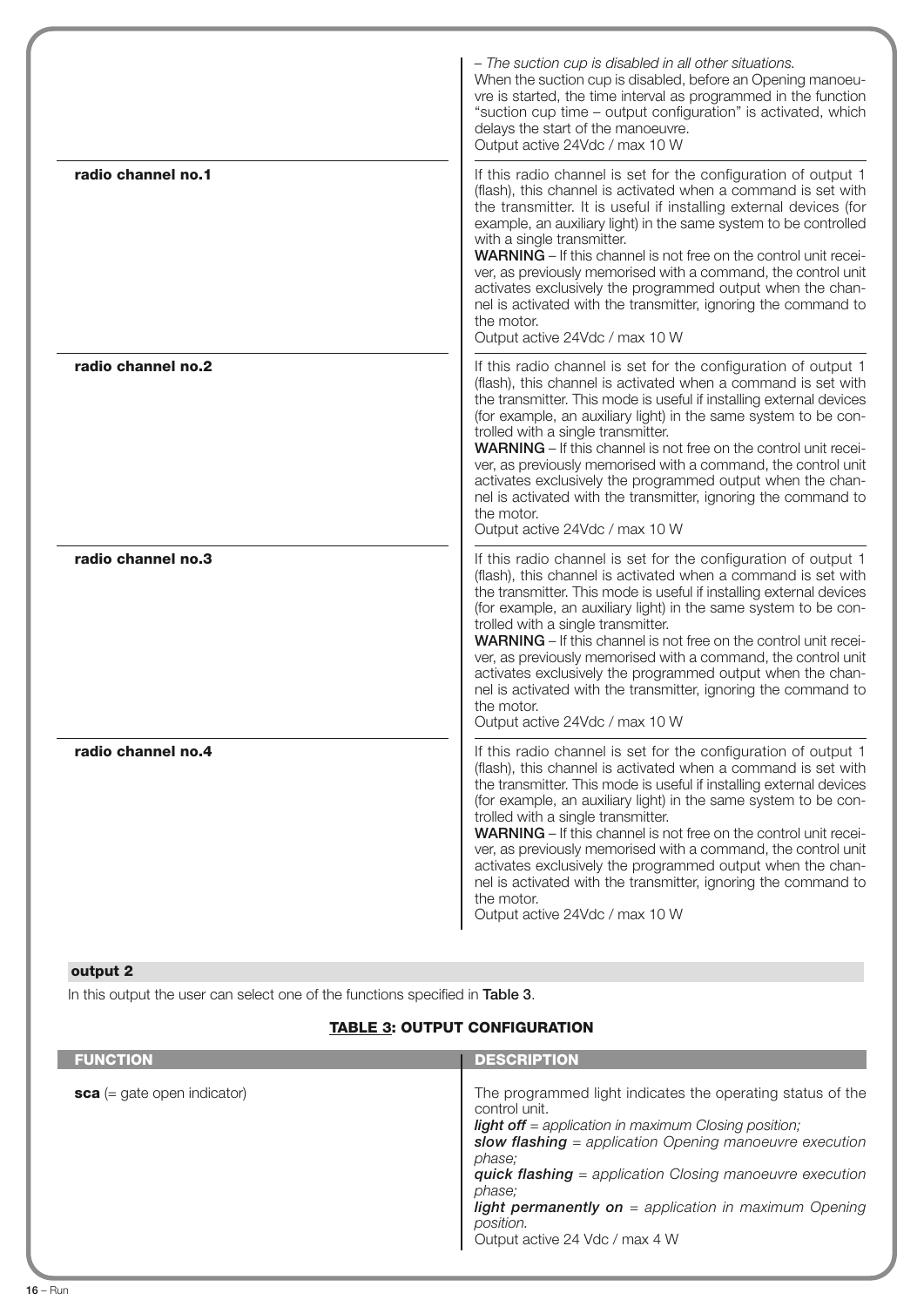| gate open                   | The programmed light indicates the operating status of the<br>control unit.<br><b>light on</b> = application in maximum Opening position;<br><b>light off</b> = application in other positions.<br>Output active 24 Vdc / max 4 W                                                                                                                                                                                                                                                                                                                                                                                                 |
|-----------------------------|-----------------------------------------------------------------------------------------------------------------------------------------------------------------------------------------------------------------------------------------------------------------------------------------------------------------------------------------------------------------------------------------------------------------------------------------------------------------------------------------------------------------------------------------------------------------------------------------------------------------------------------|
| gate closed                 | The programmed light indicates the operating status of the<br>control unit.<br><b>light on</b> = application in maximum Closing position;<br><b>light off</b> = application in other positions.<br>Output active 24 Vdc / max 4 W                                                                                                                                                                                                                                                                                                                                                                                                 |
| maintenance indicator light | The programmed light indicates the count of manoeuvres<br>completed and therefore the need (or not) for system mainte-<br>nance operations.<br>light on for 2 sec at start of Opening manoeuvre $=$ number<br>of manoeuvres less than 80%;<br>light flashing during execution of entire manoeuvre = num-<br>ber of manoeuvres between 80 and 100%;<br><b>light always flashing</b> = number of manoeuvres over 100%.                                                                                                                                                                                                              |
| flashing light              | This function enables the flashing light to indicate execution of<br>a manoeuvre in progress with flashes at regular intervals (o.5<br>sec ON, 0.5 sec OFF).<br>Output active 24 Vdc / max 4 W                                                                                                                                                                                                                                                                                                                                                                                                                                    |
| courtesy light              | This function type is ON/OFF. Important - For safety reasons,<br>as the light is not controlled by a timer, use of an adequate<br>light, able to withstand the heat of the light emitted, is recom-<br>mended.<br>Output active 24 Vdc / max 4 W                                                                                                                                                                                                                                                                                                                                                                                  |
| electric lock 1             | With this function programmed, when an Opening manoeuvre<br>is performed the electric lock is activated for a time as set in<br>the function "electric lock time - output configuration".<br>Output active 24 Vdc / max 4 W                                                                                                                                                                                                                                                                                                                                                                                                       |
| suction cup 1               | With this function programmed, the suction cup is activated<br>when the application is in the maximum Closing position. Note<br>- The suction cup is disabled in all other situations.<br>When the suction cup is disabled, before an Opening manoeu-<br>vre is started, the time interval as programmed in the function<br>"suction cup time - output configuration" is activated, which<br>delays the start of the manoeuvre.<br>Output active 24Vdc / max 4 W                                                                                                                                                                  |
| radio channel no.1          | If this radio channel is set for the configuration of output 1<br>(flash), this channel is activated when a command is set with<br>the transmitter. It is useful if installing external devices (for<br>example, an auxiliary light) in the same system to be controlled<br>with a single transmitter.<br><b>WARNING</b> - If this channel is not free on the control unit<br>receiver, as previously memorised with a command, the con-<br>trol unit activates exclusively the programmed output when the<br>channel is activated with the transmitter, ignoring the com-<br>mand to the motor.<br>Output active 24Vdc / max 4 W |
| radio channel no.2          | If this radio channel is set for the configuration of output 1<br>(flash), this channel is activated when a command is set with<br>the transmitter. It is useful if installing external devices (for<br>example, an auxiliary light) in the same system to be controlled<br>with a single transmitter.<br><b>WARNING</b> - If this channel is not free on the control unit<br>receiver, as previously memorised with a command, the con-<br>trol unit activates exclusively the programmed output when the<br>channel is activated with the transmitter, ignoring the com-<br>mand to the motor.<br>Output active 24Vdc / max 4 W |
| radio channel no.3          | If this radio channel is set for the configuration of output 1<br>(flash), this channel is activated when a command is set with<br>the transmitter. It is useful if installing external devices (for<br>example, an auxiliary light) in the same system to be controlled<br>with a single transmitter.                                                                                                                                                                                                                                                                                                                            |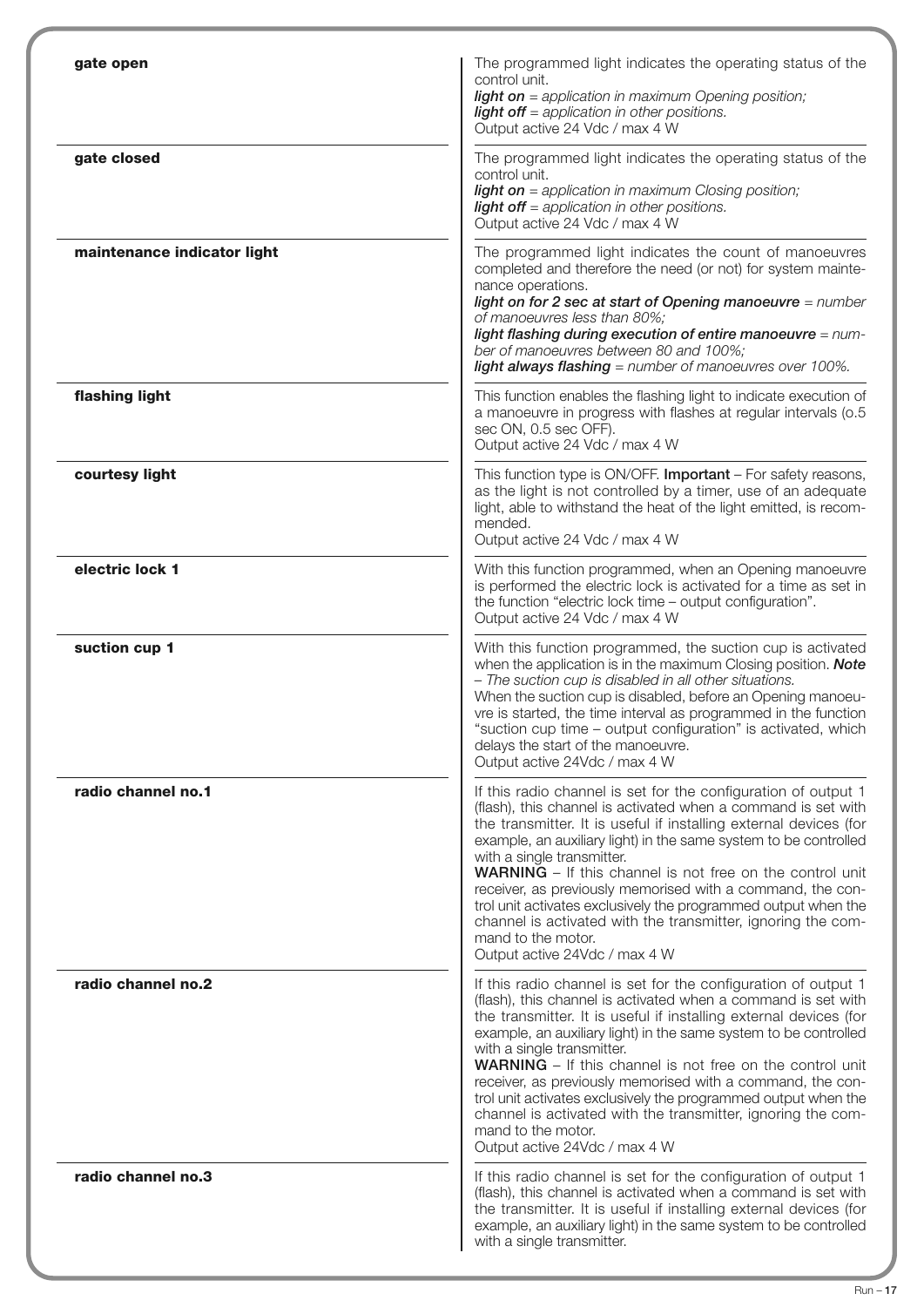**radio channel no.4 WARNING** – If this channel is not free on the control unit receiver, as previously memorised with a command, the control unit activates exclusively the programmed output when the channel is activated with the transmitter, ignoring the command to the motor. Output active 24Vdc / max 4 W If this radio channel is set for the configuration of output 1 (flash), this channel is activated when a command is set with the transmitter. It is useful if installing external devices (for example, an auxiliary light) in the same system to be controlled with a single transmitter. **WARNING** – If this channel is not free on the control unit receiver, as previously memorised with a command, the control unit activates exclusively the programmed output when the channel is activated with the transmitter, ignoring the command to the motor. Output active 24Vdc / max 4 W

#### **electric lock time**

This parameter is expressed in seconds and can be set with a value from 0.1 to 10 sec.; the factory setting is 2 sec. This function enables programming on the Control unit of the required time interval to pass between the end of a Closing manoeuvre and the start of an Opening manoeuvre.

#### **suction cup time**

This parameter is expressed in seconds and can be set with a value from 0.1 to 10 sec.; the factory setting is 2 sec. This function enables programming on the Control unit of the required time interval to pass between the end of a Closing manoeuvre and the start of an Opening manoeuvre, when the suction cup is detached.

#### **courtesy light time**

This parameter is expressed in seconds and can be set with a value from 0 to 250 seconds; the factory setting is 60 seconds. This function enables programming of the required time for which the courtesy light remains lit both on the control unit and on output 1 (flash).

#### **DIAGNOSTICS**

#### **inputs / outputs**

This function enables the display of the operating status of all inputs and outputs present on the control unit. The functions of the inputs and outputs are described in **Table 4**.

# **TABLE 4: input/output DIAGNOSTICS**

| <b>FUNCTION</b>                                                        | <b>DESCRIPTION</b>                                                                                                                                             |
|------------------------------------------------------------------------|----------------------------------------------------------------------------------------------------------------------------------------------------------------|
| Diagnosis 1 - IN                                                       |                                                                                                                                                                |
| <b>RADIO INPUTS (On / Off):</b><br>Channel 1<br>Channel 2<br>Channel 3 | Indicates when radio receiver channel 1 is active.<br>Indicates when radio receiver channel 2 is active.<br>Indicates when radio receiver channel 3 is active. |
| Channel 4                                                              | Indicates when radio receiver channel 4 is active.                                                                                                             |
| <b>SERIAL RADIO INPUTS</b>                                             | Indicates when the control unit receives a serial command via BusT4<br>from a radio receiver; these commands range from minimum 1 to<br>maximum 15.            |
| <b>BOARD KEYS:</b>                                                     |                                                                                                                                                                |
| no. 1                                                                  | Indicates when key 1 is pressed $(=$ OPEN $)$ on the control unit.                                                                                             |
| no. 2                                                                  | Indicates when key 2 is pressed $(= STOP)$ on the control unit.                                                                                                |
| no.3                                                                   | Indicates when key 3 is pressed $(=$ CLOSE) on the control unit.                                                                                               |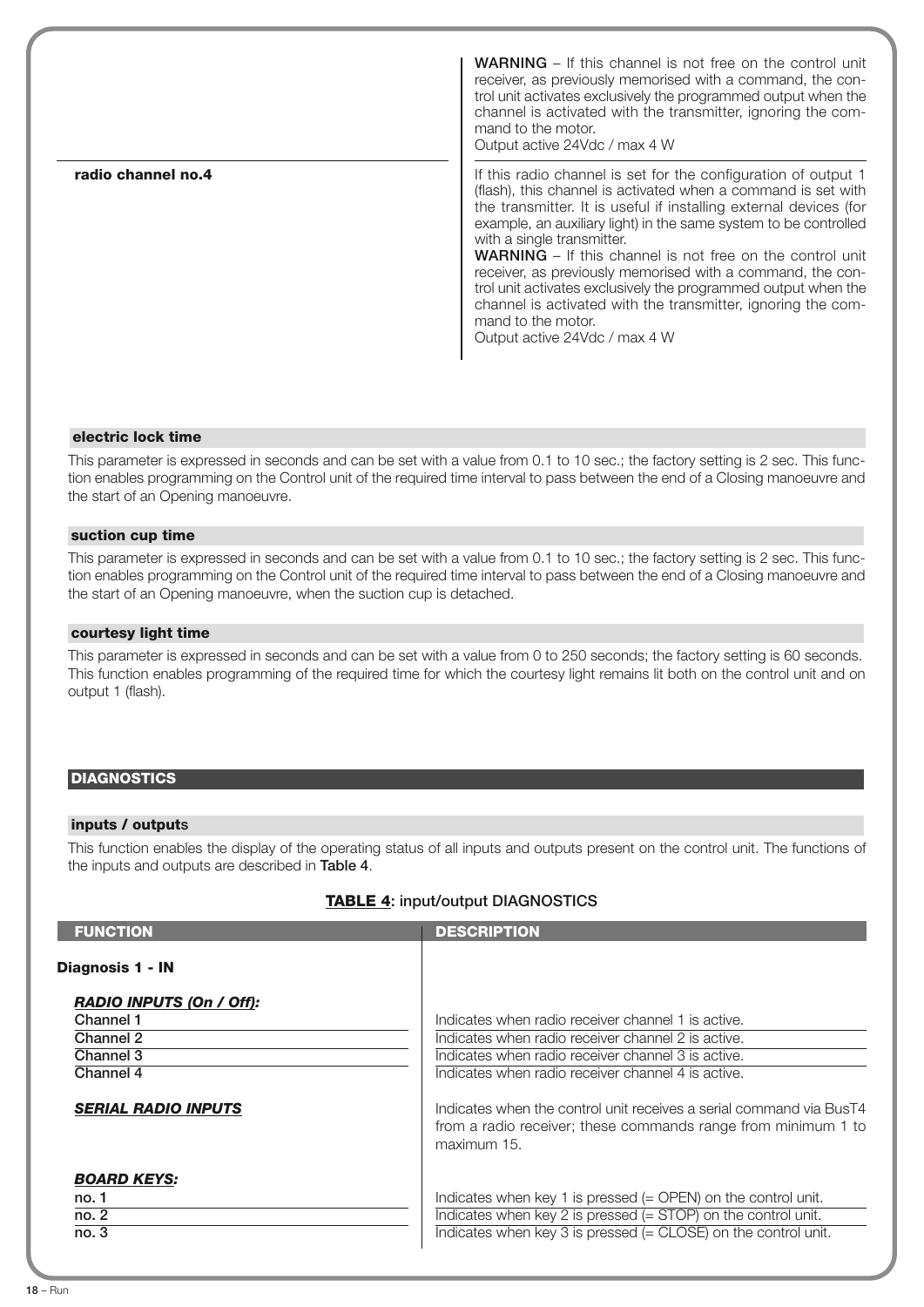| <b>DIRECTION SELECTOR</b>                                | Indicates the operating status of the selector for the direction of a<br>manoeuvre performed by the application.                                                                           |
|----------------------------------------------------------|--------------------------------------------------------------------------------------------------------------------------------------------------------------------------------------------|
| <b>INPUT STATUS</b>                                      |                                                                                                                                                                                            |
| inp 1                                                    | Indicates when input 1 is active.                                                                                                                                                          |
| inp 2                                                    | Indicates when input 2 is active.                                                                                                                                                          |
| $i$ np 3                                                 | Indicates when input 3 is active.                                                                                                                                                          |
| inp alt                                                  | Indicates when the alt input is active.                                                                                                                                                    |
| <b>ALT CONFIGURATION</b>                                 | Indicates the type of connection on the alt terminal. Connection<br>types are: not configured; NC; NO; 1 8K2 resistive edge; 2 8K2 resis-<br>tive edges; 1 OSE optical edge; out of range. |
| <b>MOTOR 1 (On / Off):</b>                               |                                                                                                                                                                                            |
| Limit switch on opening                                  | Indicates when motor 1 reaches the maximum opening position.                                                                                                                               |
| Limit switch on closing                                  | Indicates when motor 1 reaches the maximum closing position.                                                                                                                               |
|                                                          |                                                                                                                                                                                            |
| <b>MANOEUVRE THRESHOLD:</b>                              | Indicates the operating status of the manoeuvre limiter, expressed in<br>levels:<br>Level 1: OK;<br>Level 2: THRESHOLD 1; the manoeuvre is started with a 2 second<br>delay;               |
|                                                          | Level 3: THRESHOLD 2; the manoeuvre is started with a 5 second                                                                                                                             |
|                                                          | delay;<br>Level 4: MOTOR ALARM; the manoeuvre is only enabled with the<br>hold-to-run control.                                                                                             |
| <b>LAST 8 MANOEUVRES</b>                                 | Indicates any malfunctions occurring during normal operation of the<br>application, showing the last 8 manoeuvres completed.                                                               |
| <b>AUTOMATIC OPENING</b>                                 | Indicates if this function is active.                                                                                                                                                      |
| <b>GENERAL DATA:</b><br>Stand-by<br><b>Motor heating</b> | Indicates when the automation is in the standby status.<br>Indicates that the "motor heating" function is active.                                                                          |
| <b>POWER SUPPLY:</b>                                     | Indicates the type of mains voltage: 50 hz or 60 hz.                                                                                                                                       |
| <b>MEMORY ERROR:</b><br>Rego                             | Indicates whether there is an error in the memorised data on the con-                                                                                                                      |
|                                                          | trol unit regarding settable parameters.                                                                                                                                                   |
| <b>Functions</b>                                         | Indicates whether there is an error in the memorised data regarding                                                                                                                        |
|                                                          | the functions programmable with Oview.                                                                                                                                                     |
| Alt                                                      | Indicates whether there is an error in the memorised data regarding<br>the configuration of the alt input.                                                                                 |
| <b>Bluebus</b>                                           | Indicates whether there is an error in the memorised data regarding                                                                                                                        |
| <b>Positions</b>                                         | the configuration of the devices connected to the bluebus input.<br>Indicates whether there is an error in the memorised data regarding<br>positions.                                      |
|                                                          |                                                                                                                                                                                            |
| <b>ENCODER STATUS:</b><br>Abs M1                         | Indicates whether there is a reading error or operating malfunction on<br>the absolute encoder of motor 1.                                                                                 |
|                                                          |                                                                                                                                                                                            |
| <b>OUTPUTS:</b>                                          | Indicates when the suction cup is active.                                                                                                                                                  |
| Suction cup Out<br>Out <sub>1</sub>                      | Indicates when output 1 is active. Caution - 12/24 Vdc voltage present.                                                                                                                    |
| Out 2                                                    |                                                                                                                                                                                            |
| Out M1                                                   | Indicates when output 2 is active. Caution - 24 Vdc voltage present.<br>Indicates when motor 1 is in operation.                                                                            |
|                                                          |                                                                                                                                                                                            |
| <b>ALARMS:</b>                                           |                                                                                                                                                                                            |
| Out 1 overload                                           | Indicates an electrical overload or short circuit on output 1 or on the                                                                                                                    |
| Out 2 overload                                           | courtesy light of the control unit.<br>Indicates an electrical overload or short circuit on output 2.                                                                                      |
|                                                          |                                                                                                                                                                                            |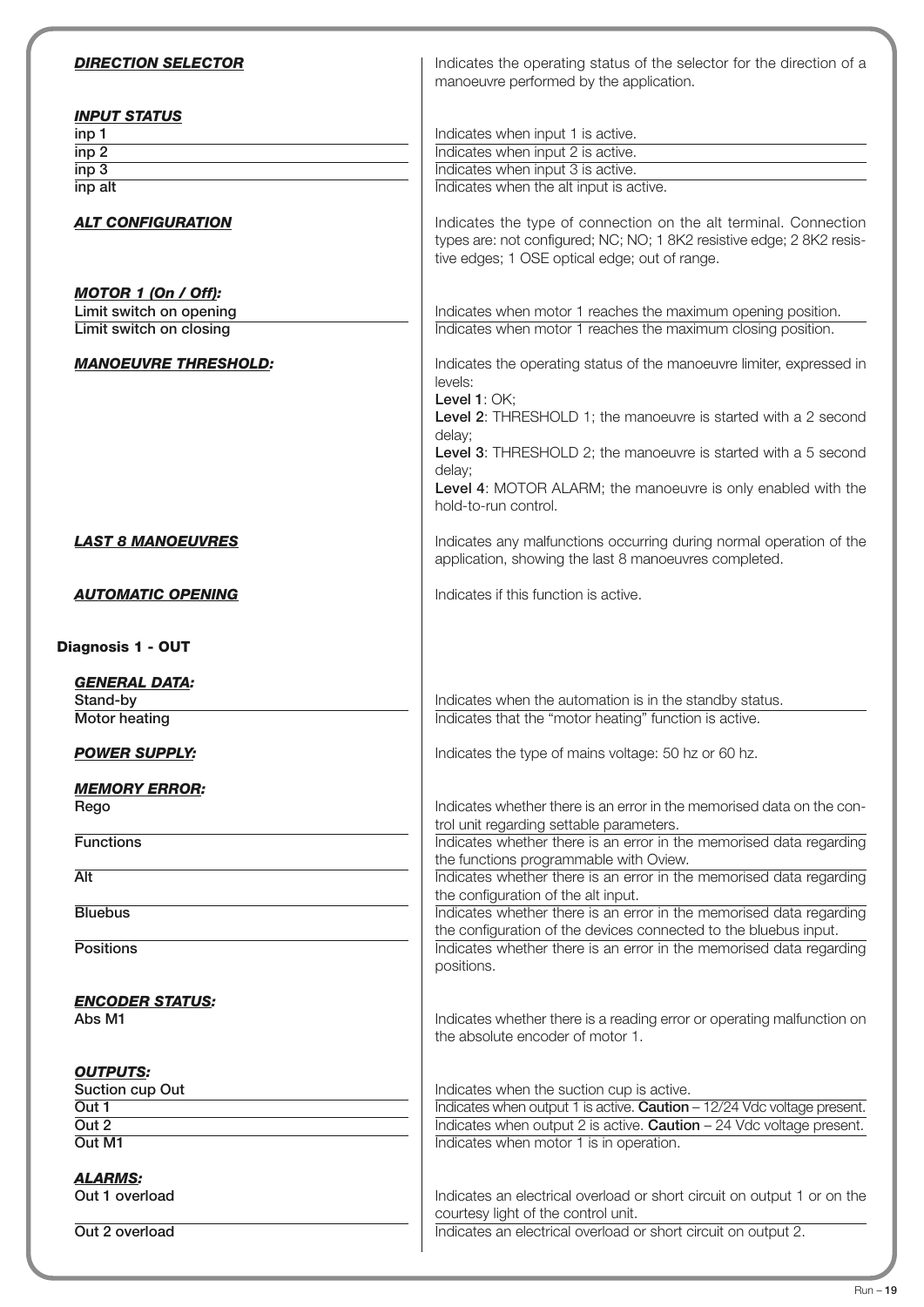**M1 high overtravel Indicates that the absolute encoder of motor 1 is in a position close to** the maximum limit (100%), over which the motor does not function.

#### **other parameters**

This function enables display of the operating status of some parameters measured by the control unit. These parameters are described in **Table 5**.

# **TABLE 5: DIAGNOSTICS of other parameters**

| <b>PARAMETER</b>           | <b>DESCRIPTION</b>                                                                                                                                               |
|----------------------------|------------------------------------------------------------------------------------------------------------------------------------------------------------------|
| <b>Diagnostics 2</b>       |                                                                                                                                                                  |
| <b>VARIOUS PARAMETERS:</b> |                                                                                                                                                                  |
| Courtesy light             | Indicates the timer for shutoff of the courtesy light.                                                                                                           |
| Pause time                 | Indicates the timer for counting the pause time between one<br>manoeuvre and the next.                                                                           |
| Temperature                | Indicates the temperature of the motor, measured by the control unit.                                                                                            |
| Service voltage            | Indicates the voltage supplied to external devices.                                                                                                              |
| Bus medium current         | Indicates the current absorption of the devices connected to the<br>bluebus output, calculated as a percentage.                                                  |
| <b>MOTOR 1:</b>            |                                                                                                                                                                  |
| Torque                     | Indicates the torque generated by motor 1 during the manoeuvre,<br>calculated as a percentage.                                                                   |
| Speed                      | Indicates the speed of motor 1 during the manoeuvre, calculated as<br>a percentage.                                                                              |
| Voltage                    | Indicates the mean voltage to be supplied to motor 1 during the<br>manoeuvre, calculated as a percentage.                                                        |
| Position                   | Indicates the physical position of the encoder, calculated as a per-<br>centage: the values 0% and 100% correspond to the physical travel<br>limits of the gate. |

#### **bluebus device diagnostics**

This function enables the display of the device type, operating status, and configuration of the devices connected to the Bluebus output. These parameters are described in **Table 6**.

# **TABLE 6: DIAGNOSTICS of bluebus devices**

| <b>PARAMETER</b>                   | <b>DESCRIPTION</b>                                                                                                                                                                        |
|------------------------------------|-------------------------------------------------------------------------------------------------------------------------------------------------------------------------------------------|
| <b>Bluebus</b>                     |                                                                                                                                                                                           |
| <b>PHOTOCELLS:</b><br><b>PHOTO</b> | Indicates whether the photocell is present, the relative operating sta-                                                                                                                   |
| <b>PHOTO II</b>                    | tus and the correct memorisation in the control unit.<br>Indicates whether the photocell is present, the relative operating sta-<br>tus and the correct memorisation in the control unit. |
| PHOTO <sub>1</sub>                 | Indicates whether the photocell is present, the relative operating sta-<br>tus and the correct memorisation in the control unit.                                                          |
| PHOTO 1 II                         | Indicates whether the photocell is present, the relative operating sta-<br>tus and the correct memorisation in the control unit.                                                          |
| PHOTO <sub>2</sub>                 | Indicates whether the photocell is present, the relative operating sta-<br>tus and the correct memorisation in the control unit.                                                          |
| PHOTO 2 II                         | Indicates whether the photocell is present, the relative operating sta-<br>tus and the correct memorisation in the control unit.                                                          |
| PHOTO <sub>3</sub>                 | Indicates whether the photocell is present, the relative operating sta-<br>tus and the correct memorisation in the control unit.                                                          |
| FT A                               | Indicates whether the sensitive edge is present, the relative operating<br>status and the correct memorisation in the control unit.                                                       |
| FT B                               | Indicates whether the sensitive edge is present, the relative operating<br>status and the correct memorisation in the control unit.                                                       |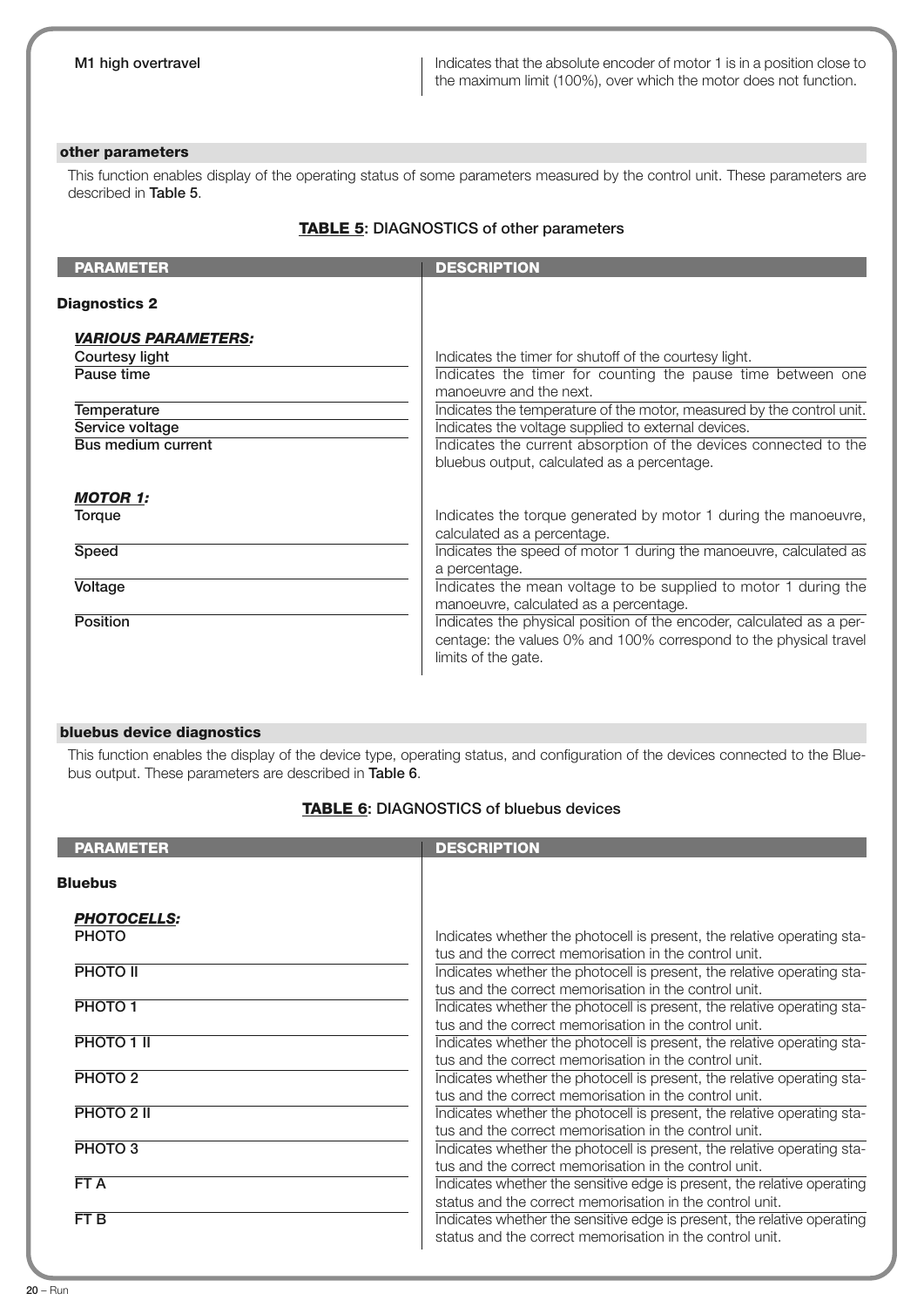| FT C                    | Indicates whether the sensitive edge is present, the relative operating<br>status and the correct memorisation in the control unit. |
|-------------------------|-------------------------------------------------------------------------------------------------------------------------------------|
| <b>OPEN PHOTO</b>       | Indicates whether the control photocell is present, the relative oper-                                                              |
|                         | ating status and the correct memorisation in the control unit.                                                                      |
| <b>OPEN PHOTO II</b>    | Indicates whether the control photocell is present, the relative oper-                                                              |
|                         | ating status and the correct memorisation in the control unit.                                                                      |
| <b>COMMANDS:</b>        |                                                                                                                                     |
| CMD <sub>1</sub>        | Indicates whether the control photocell is present, the relative oper-                                                              |
|                         | ating status and the correct memorisation in the control unit.                                                                      |
| CMD <sub>2</sub>        | Indicates whether the control photocell is present, the relative oper-                                                              |
|                         | ating status and the correct memorisation in the control unit.                                                                      |
| CMD <sub>3</sub>        | Indicates whether the control photocell is present, the relative oper-                                                              |
|                         | ating status and the correct memorisation in the control unit.                                                                      |
| CMD <sub>4</sub>        | Indicates whether the control photocell is present, the relative oper-                                                              |
|                         | ating status and the correct memorisation in the control unit.                                                                      |
| <b>OTHERS:</b>          |                                                                                                                                     |
| <b>GATE</b>             | Indicates the operating status of the application.                                                                                  |
| <b>BLOCK AUTOMATION</b> | Indicates when the automation is blocked following a "Block" com-                                                                   |
|                         | mand.                                                                                                                               |
| <b>MEMORY</b>           | Indicates a problem regarding the data related to bluebus devices,                                                                  |
|                         | memorised in the control unit.                                                                                                      |
| <b>BUS</b>              | Indicates whether there is a short circuit on the bluebus output.                                                                   |
| <b>STAND-BY</b>         | Indicates when the control unit is in standby status.                                                                               |
| <b>OTHER DEVICES:</b>   |                                                                                                                                     |
| <b>COURTESY LIGHT</b>   | Indicates whether the control device is present, the relative operating                                                             |
|                         | status and whether it is memorised correctly in the control unit.                                                                   |
| <b>SUCTION CUP</b>      | Indicates whether the control device is present, the relative operating                                                             |
|                         | status and whether it is memorised correctly in the control unit.                                                                   |
| <b>LOCK</b>             | Indicates whether the control device is present, the relative operating                                                             |
|                         | status and whether it is memorised correctly in the control unit.                                                                   |

#### **MAINTENANCE**

#### **mode**

This function enables programming of the type, and method of managing the control unit maintenance phase. There are two application modes:

❏ *automatic – When this mode is set, the "partial counter" (number of manoeuvres completed after maintenance) is updated automatically according to the duration of the manoeuvres performed and the force applied on the motor;* ❏ *manual – When this mode is set, the "partial count" is updated according to the number of manoeuvres performed.*

#### **manual alarm threshold**

A value from 0 to 16777215 (manoeuvres) can be assigned to this parameter; if the mode is set to manual, the factory setting of the parameter is 10000 (manoeuvres).

This function enables programming of a reference limit, over which automation maintenance is required.

#### **partial count**

This function enables the user to check the number of manoeuvres performed by an automation since the last maintenance procedure on the latter.

#### **delete maintenance**

This parameter type is ON / OFF; the factory setting is "OFF". This function enables deletion of the "partial count" value; this is required after performing maintenance on the automation.